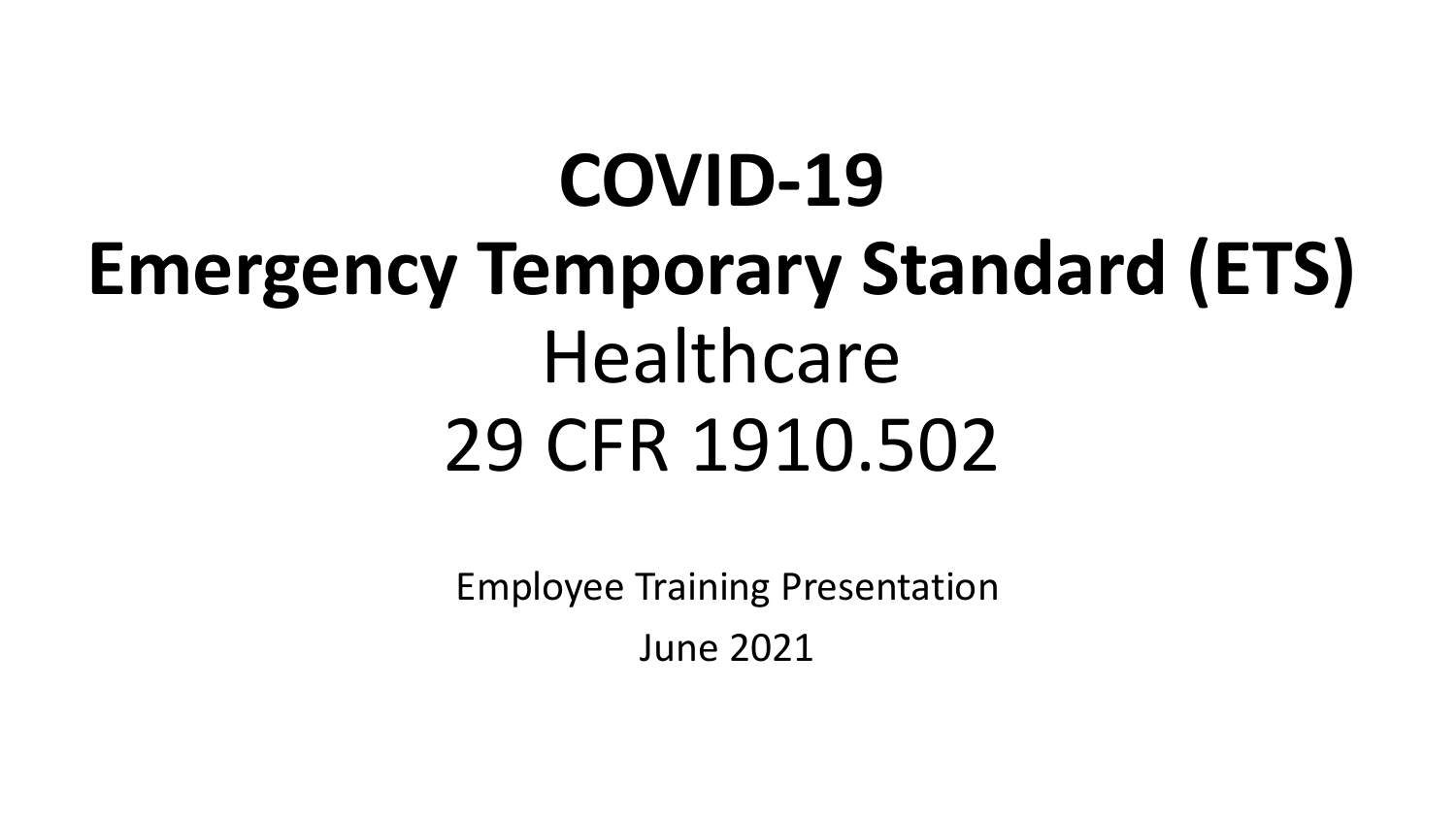# **Overview of COVID-19 ETS (29 CFR 1910.502)**

As part of OSHA's commitment to protect workers and deliver stronger worker safety protections, the agency has issued a COVID-19 Healthcare ETS that establishes new requirements to protect workers from exposure to COVID-19 in all settings, with some exceptions, where any employee provides healthcare or healthcare support services. The ETS requires employers to:

- $\Box$  Conduct a hazard assessment and implement a COVID-19 plan for each workplace. Engage employees in the development of the plan.
- $\Box$  Designate workplace safety coordinator(s), knowledgeable in infection control principles and practices, with authority to implement, monitor, and ensure compliance with the plan.
- $\Box$  Limit and monitor points of entry to settings where direct patient care is provided; screen and triage patients, clients, residents, delivery people and other visitors and non-employees entering the setting for symptoms of COVID-19; and implement patient management strategies.
- $\Box$  Develop and implement policies and procedures to adhere to Standard and Transmission-Based Precautions in accordance with Centers for Disease Control (CDC) guidelines.

*Continued on next page*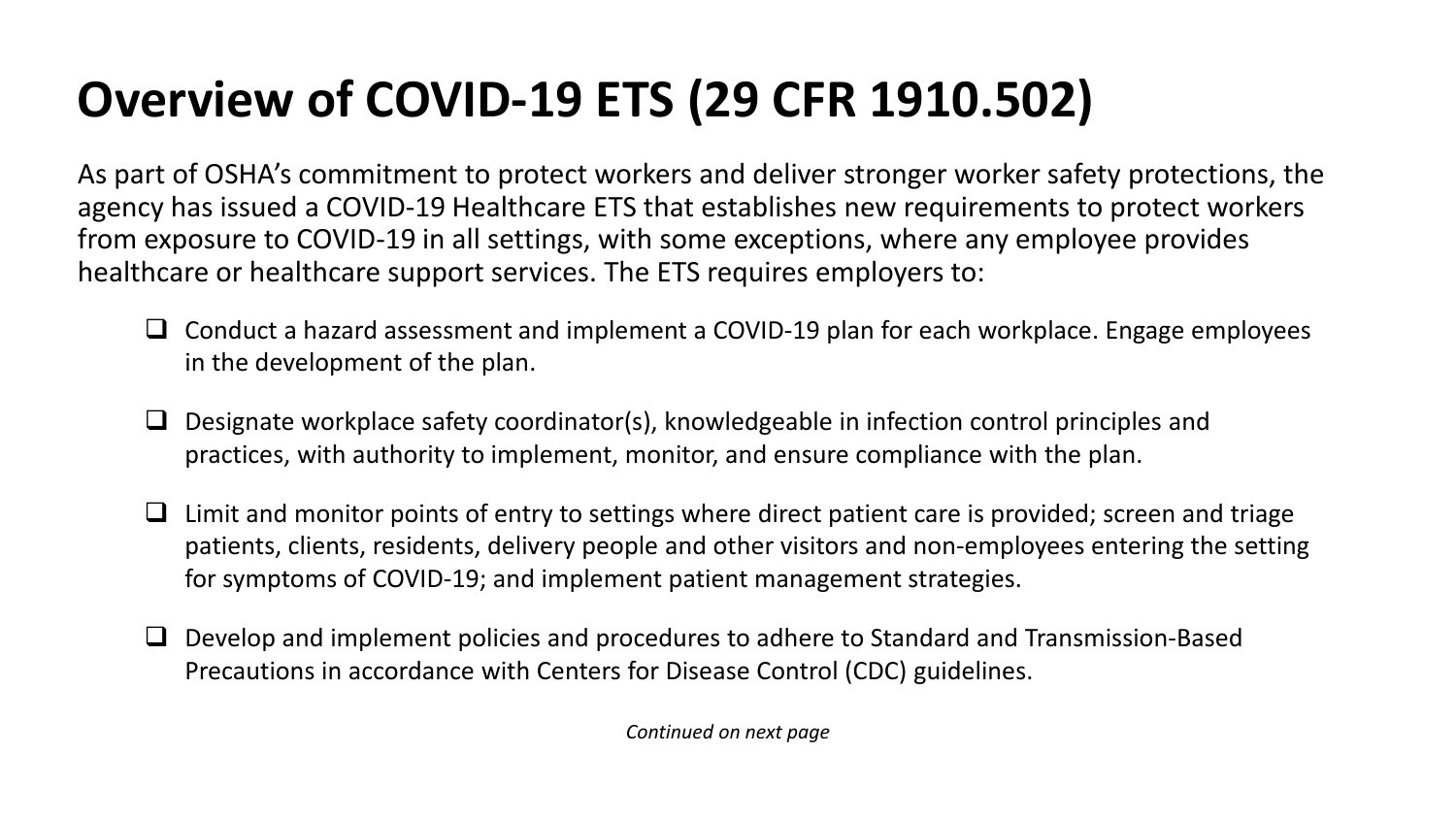# **Overview of COVID-19 ETS (29 CFR 1910.502)**

- $\Box$  Provide and ensure employees wear facemasks when indoors and when occupying a vehicle with other people for work purposes; provide and ensure employees use respirators and other personal protective equipment (PPE) for exposure to people with suspected or confirmed COVID-19 and for aerosol-generating procedures (AGPs) on a person with suspected or confirmed COVID-19; and provide respirators and other PPE in accordance with Standard and Transmission-Based Precautions.
- $\Box$  Perform AGPs on persons with suspected or confirmed COVID-19 in an airborne infection isolation room, if available; limit employees present to only those essential; and clean and disinfect surfaces and equipment promptly after the procedure is completed.
- $\Box$  Keep employees at least 6 feet apart from others when indoors, unless not feasible for a specific activity (e.g., hands-on medical care).
- $\Box$  Install cleanable or disposable solid barriers at fixed work locations in non-patient care areas where employees are not separated from other people by at least 6 feet.
- $\Box$  Follow standard practices for cleaning and disinfection of surfaces and equipment in accordance with CDC guidelines in patient care areas, resident rooms, and for medical devices and equipment or in all other areas when a person who is COVID-19 positive has been in the workplace in the last 24 hours; in all other areas, clean high-touch surfaces and equipment at least once a day; and provide alcoholbased hand rub that is at least 60% alcohol or provide readily accessible handwashing facilities. *Continued on next page*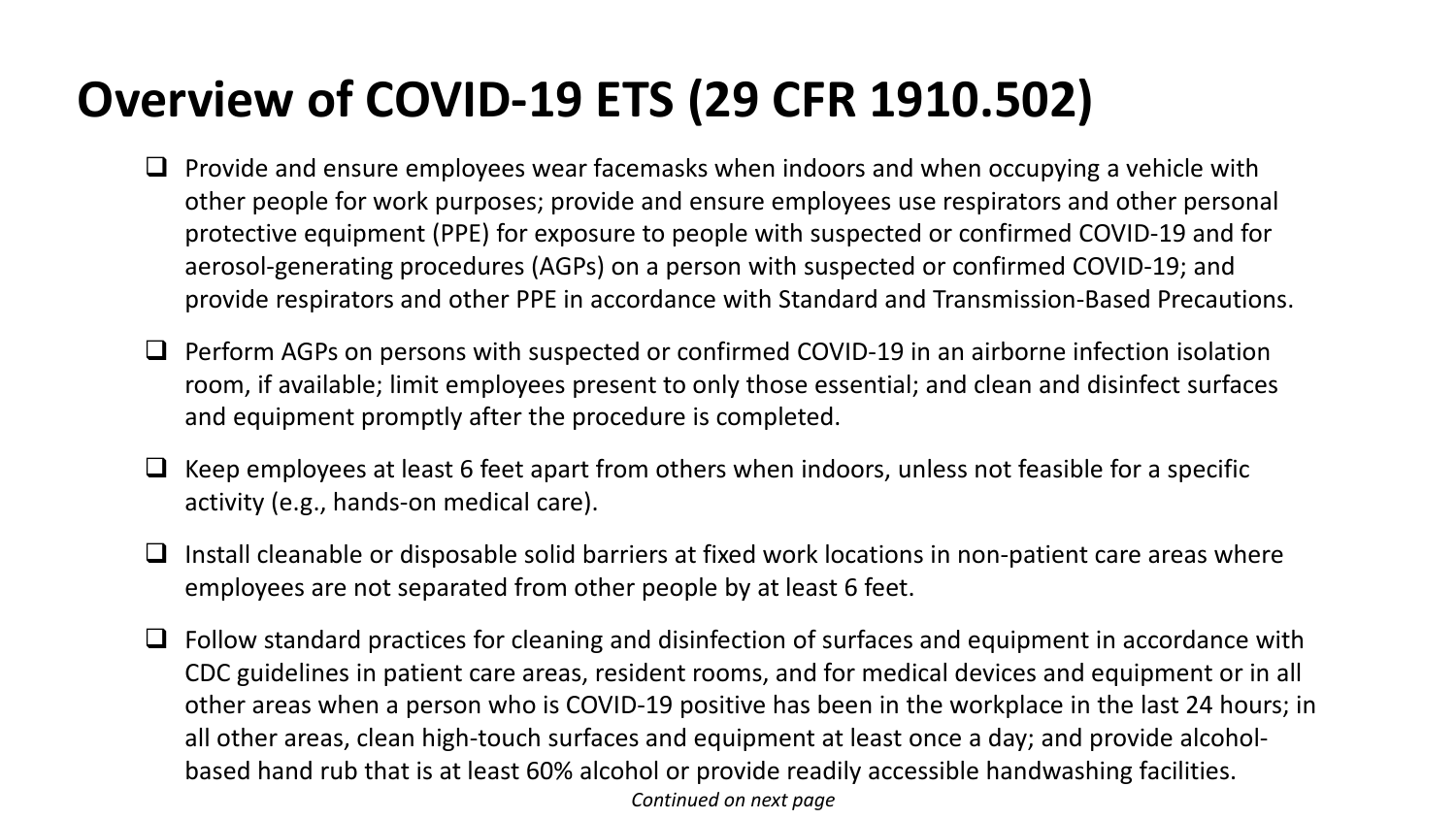# **Overview of COVID-19 ETS (29 CFR 1910.502)**

- $\Box$  Ensure adequate ventilation in accordance with the ETS, if the employer owns or controls buildings or structures with an existing HVAC system(s) and/or existing AIIR(s).
- $\square$  Screen employees before each work day and shift for COVID-19 symptoms; require each employee to promptly notify the employer when the employee is COVID-19 positive, has been told by a licensed healthcare provider that they are suspected to have COVID-19, or experiencing certain symptoms; and notify potentially exposed employees within 24 hours when a person who has been in the workplace is COVID-19 positive.
- Remove any employee who is COVID-19 positive or has been told by a licensed healthcare provider that they are suspected to have COVID-19, certain COVID-19 symptoms, or have had close contact with a person who is COVID-19 positive in the workplace
- Train employees on workplace policies and procedures regarding COVID-19 in accordance with the ETS.
- $\Box$  If an employer has more than 10 employees on the effective date of this ETS, record all employee cases of COVID-19 on a COVID-19 log without regard to occupational exposure.
- Report work-related COVID-19 fatalities to OSHA within 8 hours of employer knowledge and in-patient hospitalizations within 24 hours of employer knowledge.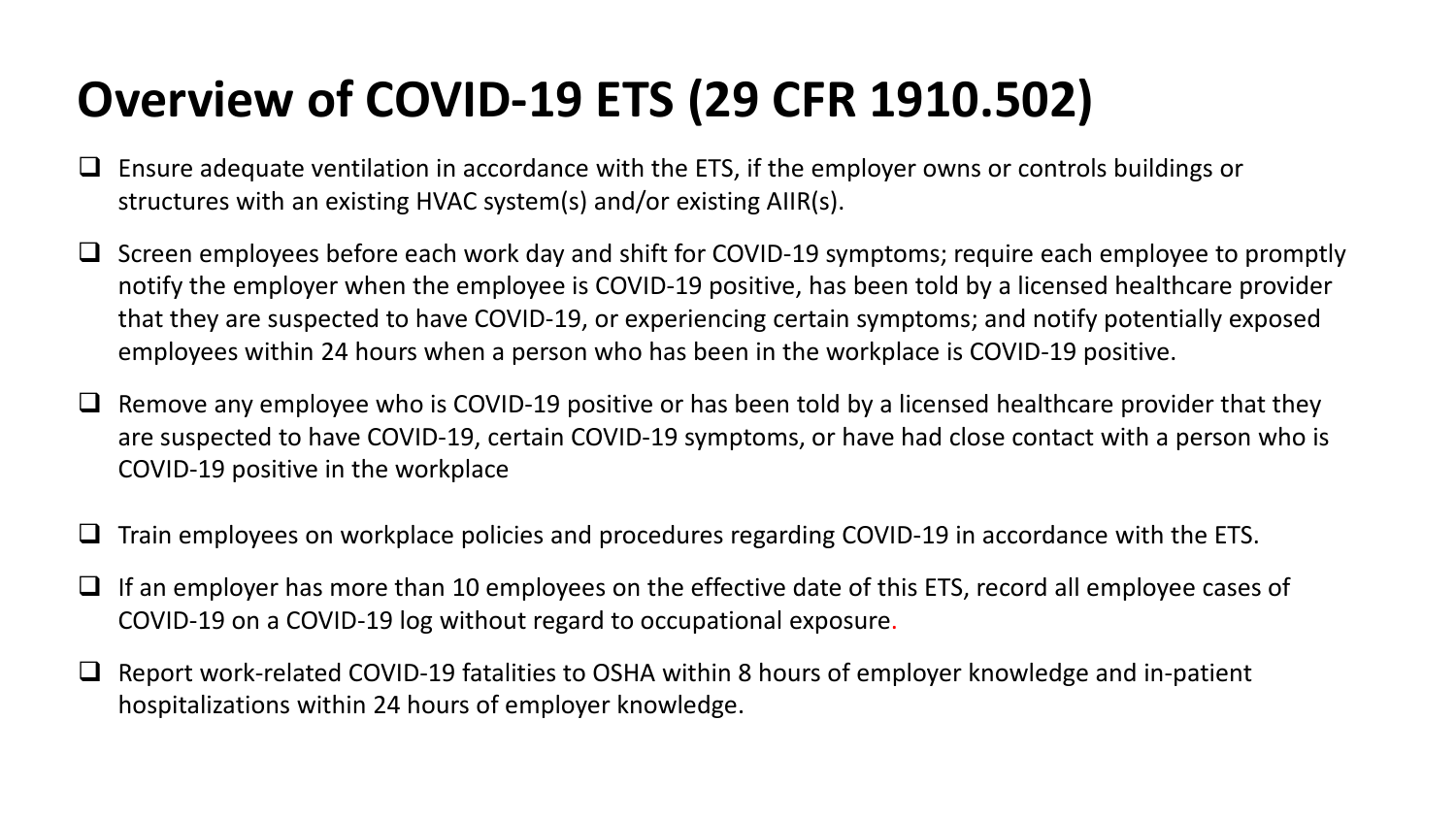### **For Fully Vaccinated Employees**

- The ETS exempts fully vaccinated employees from the requirements for PPE, physical distancing, and physical barriers in well-defined areas where there is no reasonable expectation that any person with suspected or confirmed COVID-19 will be present.
- $\blacksquare$  In order for an employer to be exempt from providing these controls in a well-defined area based on employees' fully vaccinated status, the COVID-19 plan must include policies and procedures to determine employees' vaccination status.
- Clinicians working in-home/private residence assignments will be questioned as to their vaccine status & encouraged to obtain vaccination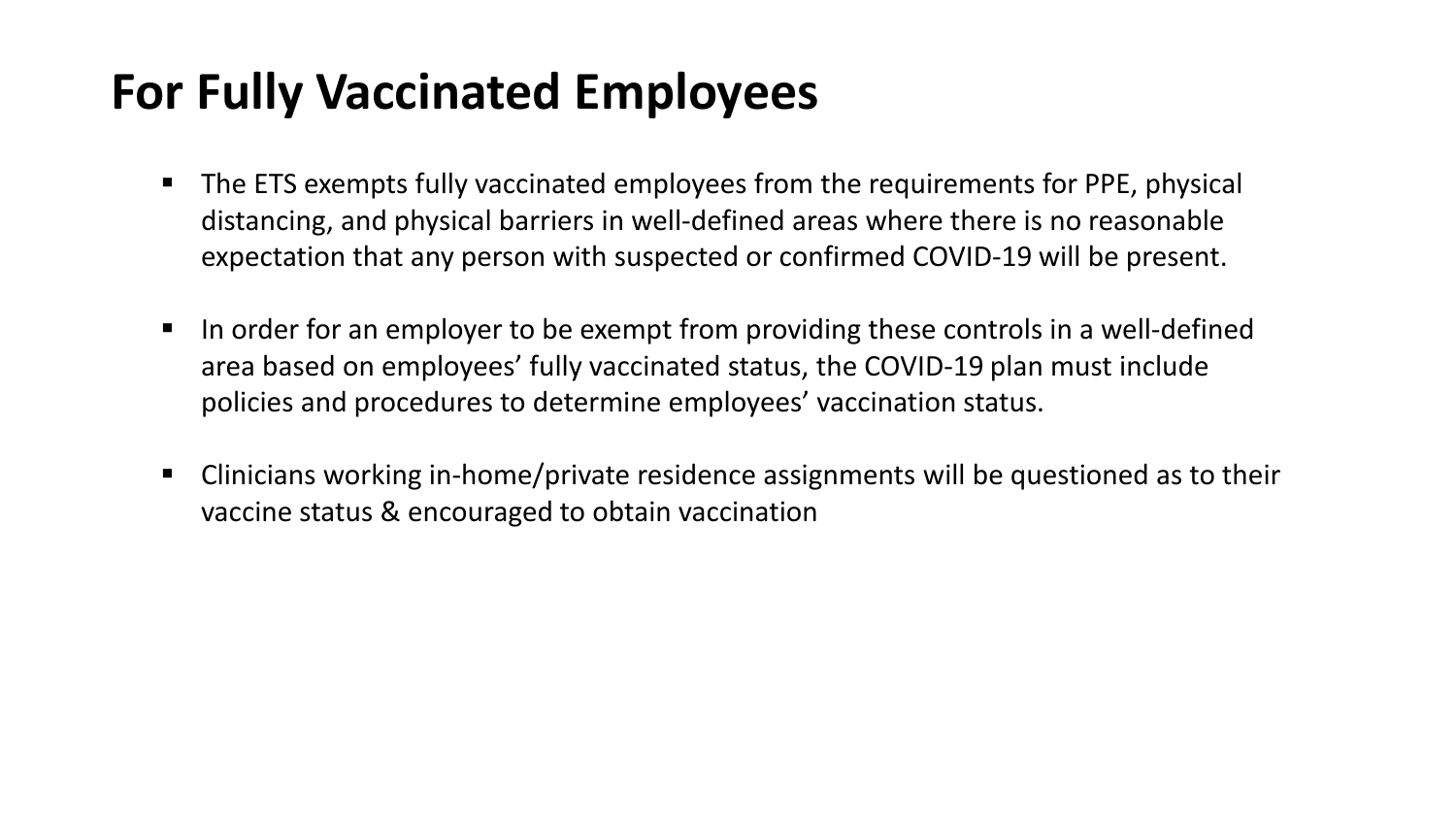#### **COVID-19 Transmission**

- COVID-19, or coronavirus disease 2019, is the respiratory disease caused by the virus SARS-CoV-2.
- The virus that causes COVID-19 spreads most commonly through person-to-person contact (within about 6 feet of each other), primarily through the inhalation of respiratory particles (droplets and aerosols) produced when an infected person exhales, talks, sings, shouts, coughs, or sneezes.
- An infected person can spread the virus before they show symptoms (presymptomatic) or without ever showing symptoms (asymptomatic).
- Less commonly, the virus spreads over longer distances when smaller droplets or particles linger in the air, particularly in indoor settings with inadequate ventilation.
- Another less common way the virus can spread is when someone touches a contaminated surface, and then touches their nose, mouth, or eyes.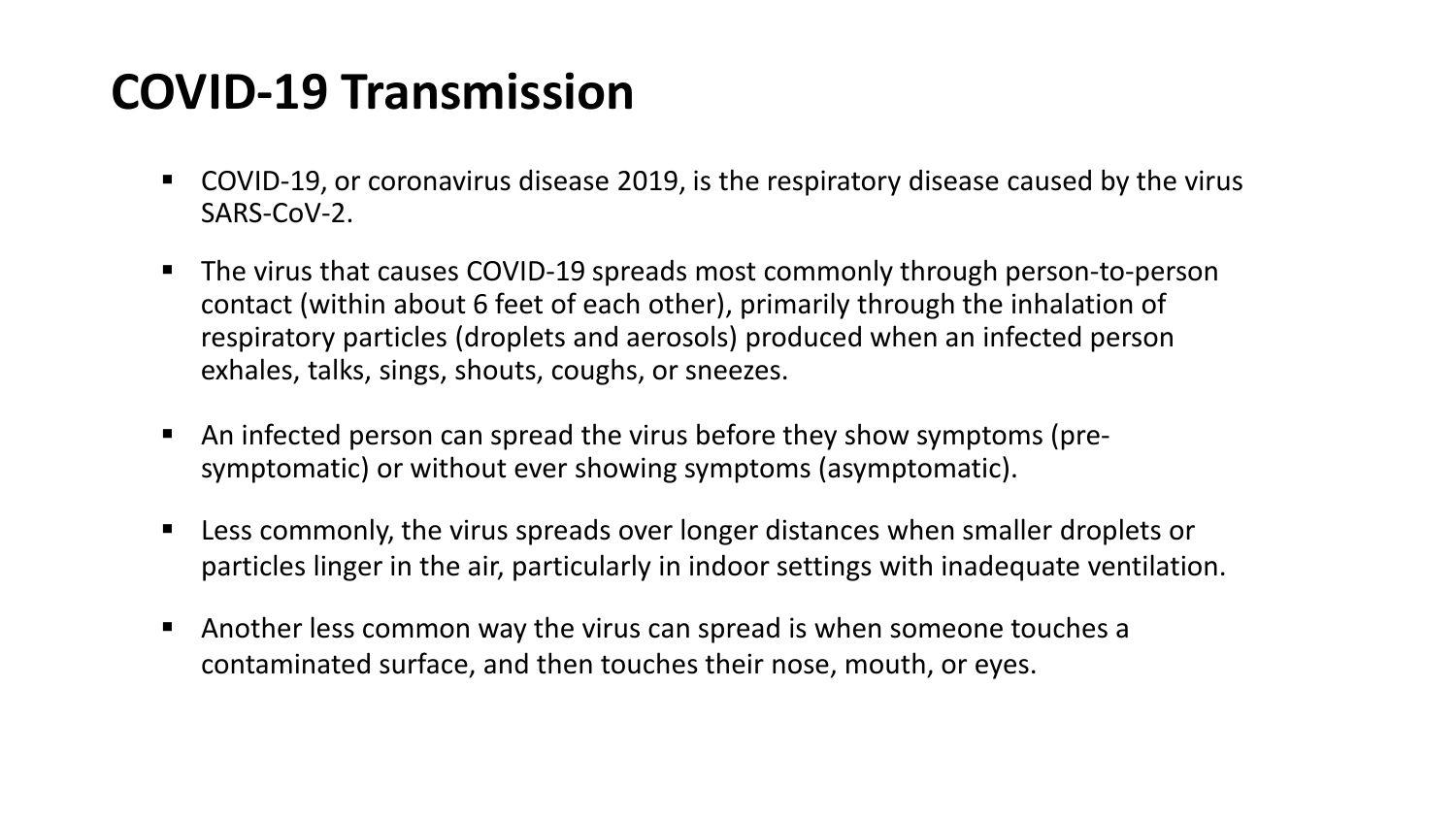# **Hand Hygiene**

- Regular handwashing is one of the best ways to remove germs, avoid getting sick, and prevent the spread of COVID-19 to others.
- To properly wash hands:
	- 1. Wet hands with water
	- 2. Apply enough soap to cover all hand surfaces
	- 3. Rub hands together and scrub everywhere
	- 4. Wash the front and back of your hands, in between your fingers, and under your nails
	- 5. Rinse hands with water
	- 6. Dry hands completely using a single-use towel or air dry
- Wash hands before eating; after blowing your nose, coughing, sneezing, being in a public place, using the bathroom, touching an animal, or handling waste; before and after caring for someone who is sick; and before, during, and after preparing food.
- Use an alcohol-based hand rub if soap and water are not available.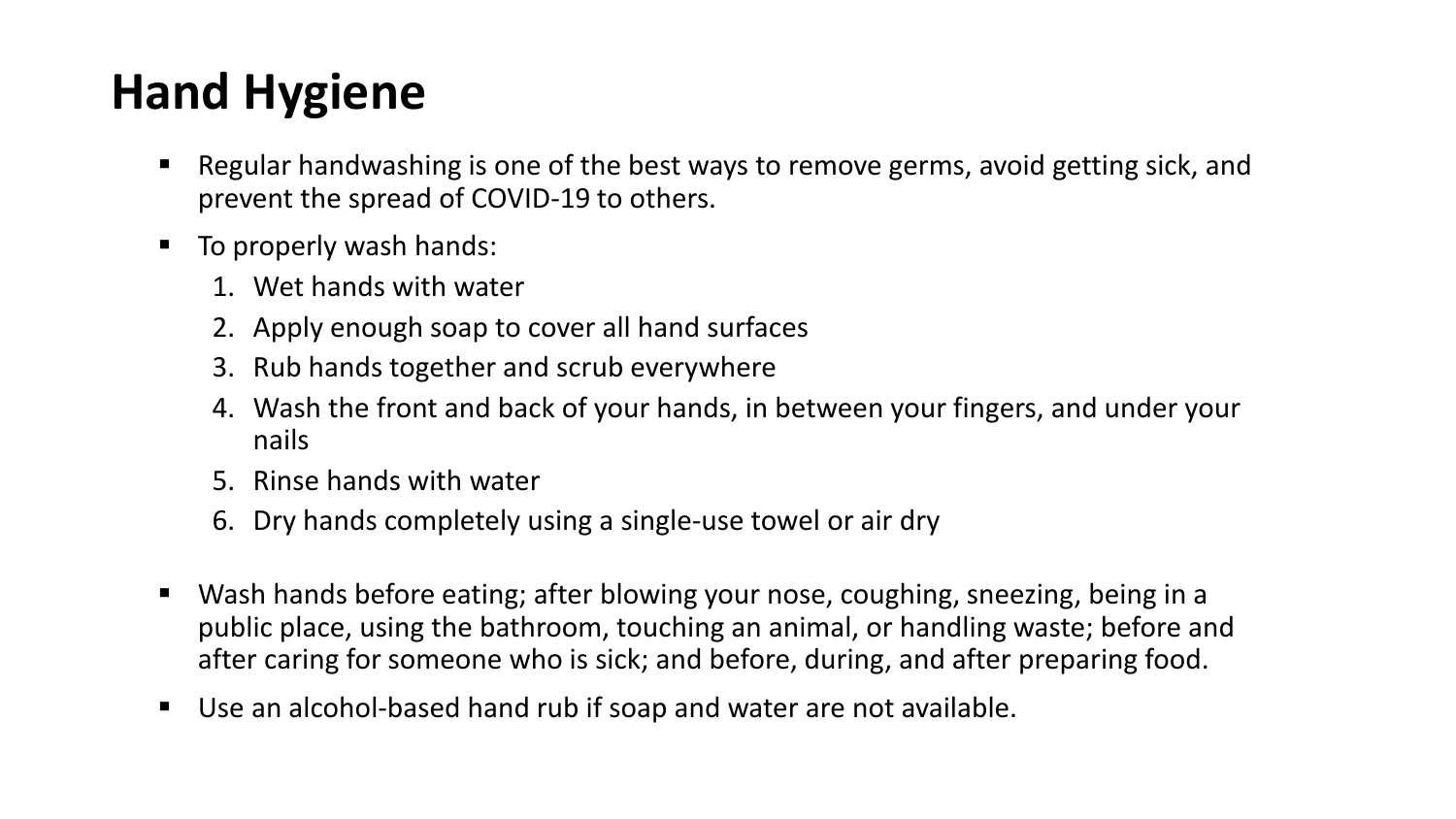### **Respiratory Etiquette**

- Practice good respiratory etiquette to reduce the risk of spreading COVID-19:
	- Cover you mouth and nose with a tissue when coughing or sneezing to prevent the spread of germs
	- Throw used tissues in the trash
	- If you don't have a tissue, cough or sneeze into your elbow, not your hands
- Remember to wash your hands immediately after blowing your nose, coughing, or sneezing.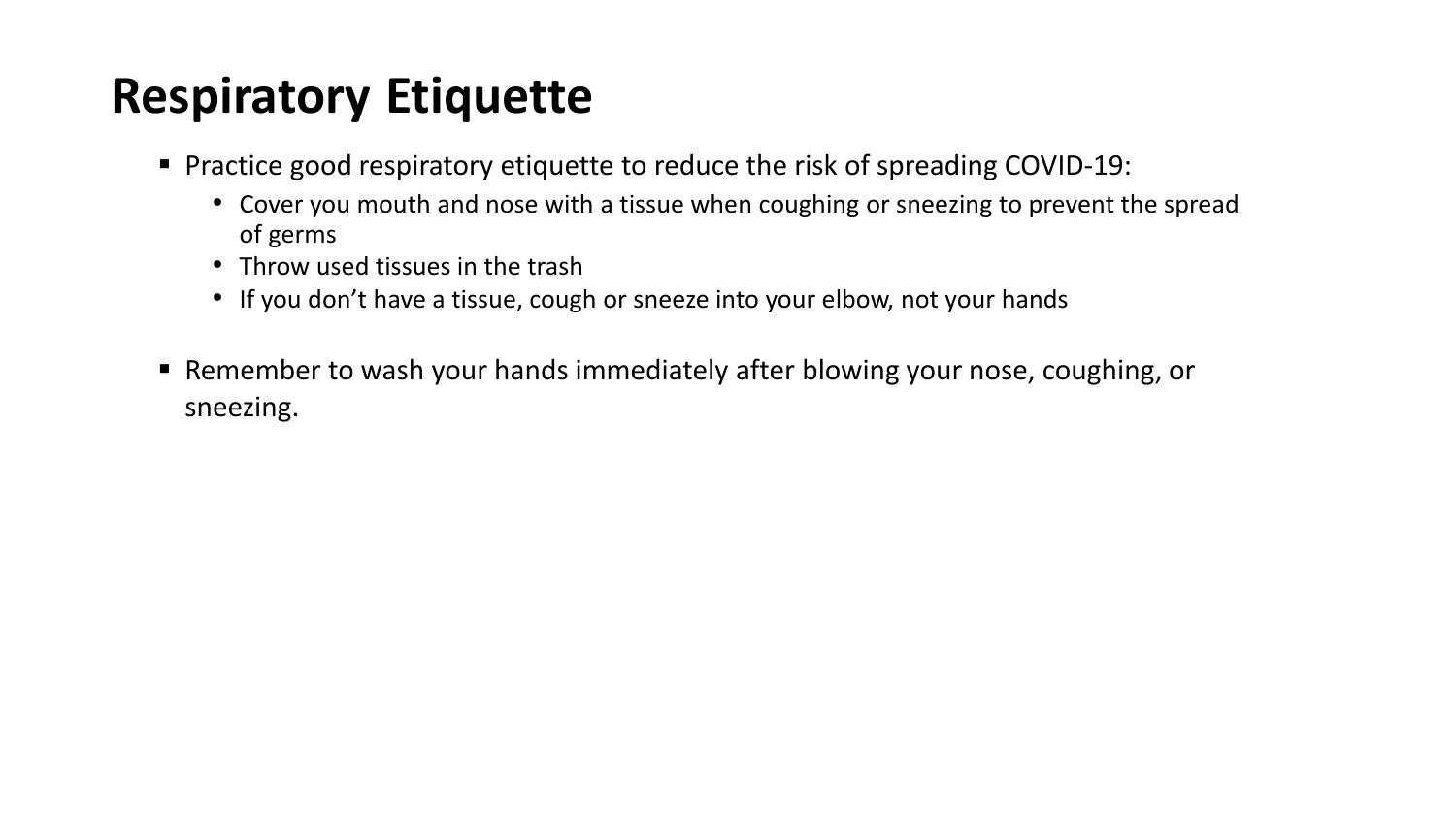# **Signs and Symptoms of COVID-19**

- COVID-19 symptoms can include:
	- Fever or chills
	- New loss of taste or smell
	- Cough
	- Sore throat
	- Shortness of breath or difficulty breathing
	- Congestion or runny nose
	- Fatigue
	- Nausea or vomiting
	- Muscle or body aches
	- Diarrhea
	- Headache
- $\blacksquare$  If you are sick:
	- Notify your employer, stay at home, and isolate yourself from others.
	- Contact your local healthcare provider and get tested if you have symptoms of COVID-19.
	- Call 911 if you are experiencing trouble breathing, or pain/pressure in the chest.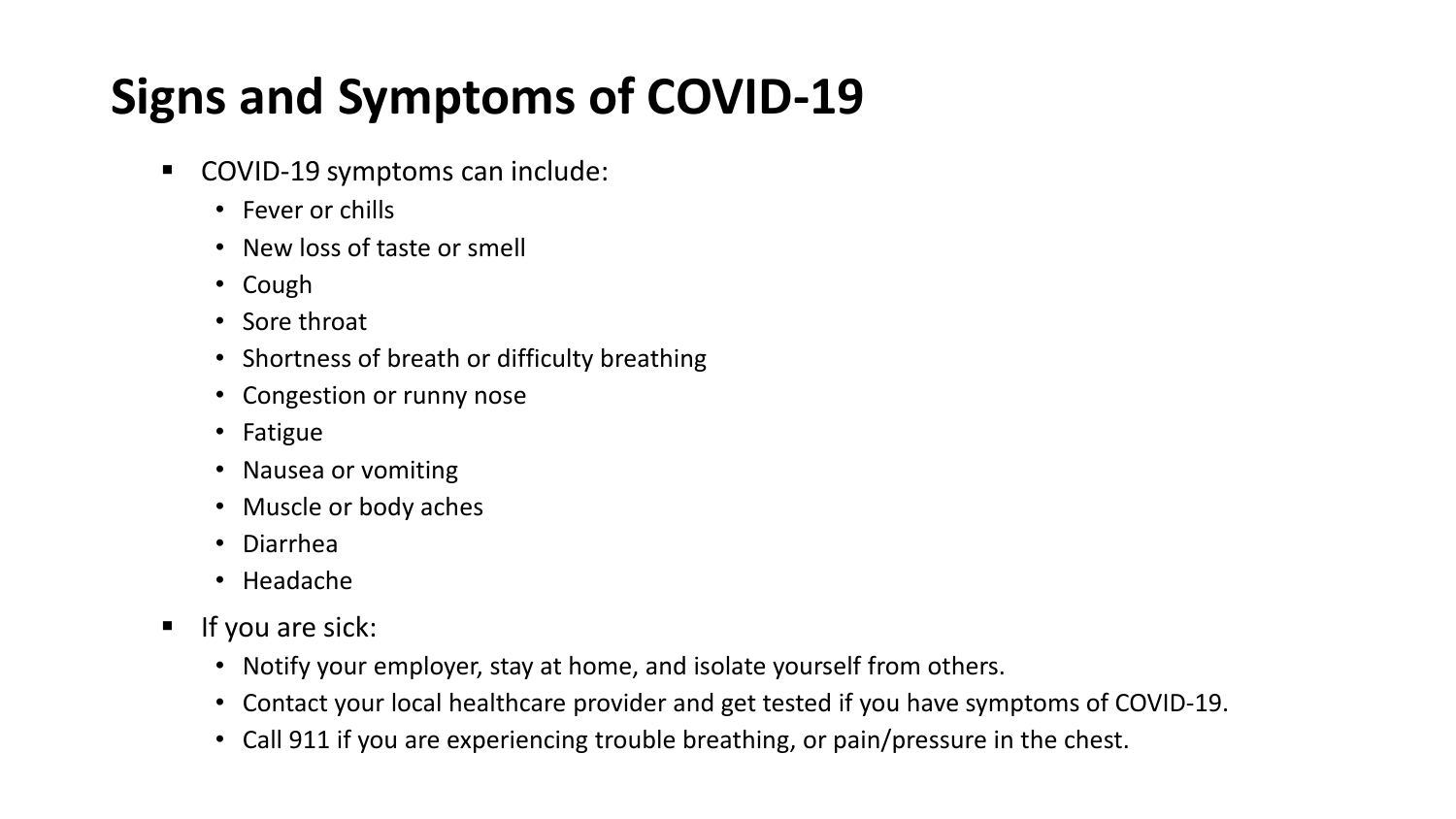# **Risk Factors for Severe Illness**

- Severe illness means that a person with COVID-19 may need hospitalization, intensive care, a ventilator to help them breathe, or they may even die.
- Risk factors\* for severe illness can include:
	- Older adults
	- Pregnant people
	- Cancer
	- Chronic kidney disease
	- Chronic lung diseases (e.g., COPD, asthma, etc.)
	- Dementia or other neurological conditions
	- Diabetes
	- Down syndrome
	- Heart conditions
	- HIV infection
- Immunocompromised state
- Liver disease
- Overweight and obesity
- **Pregnancy**
- Sick cell disease
- Smoking, current or former
- Solid organ or blood stem cell transplant
- Stroke or cerebrovascular disease
- Substance use disorders

\*www.cdc.gov/coronavirus/2019-ncov/need-extra-precautions/people-with-medical-conditions.html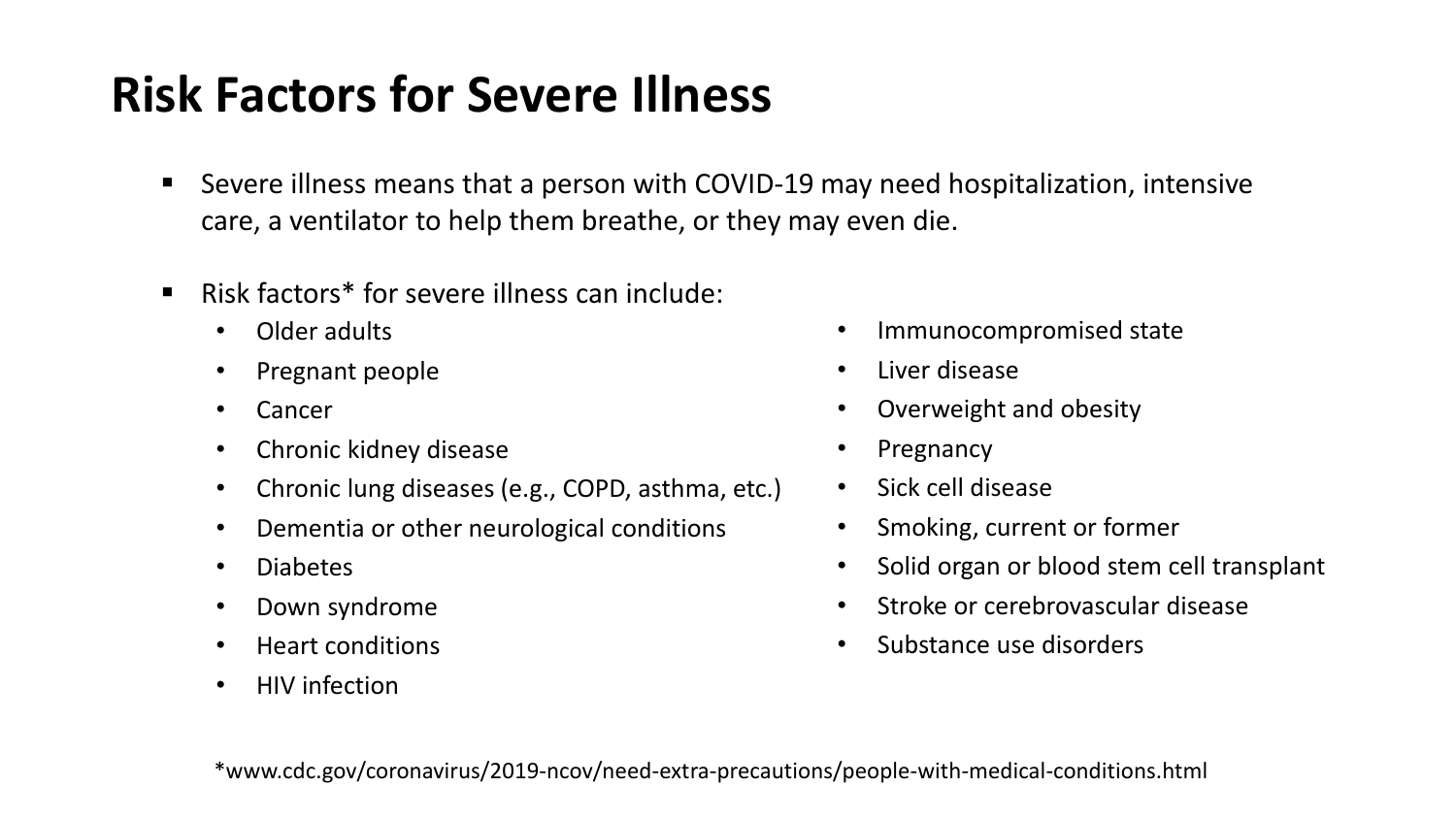# **When to Seek Medical Care**

- **Seek emergency medical care immediately** (call 911) if you or someone else is having:
	- Trouble breathing
	- Persistent pain or pressure in the chest
	- New confusion
	- Inability to wake or stay awake
	- Pale, gray, or blue-colored skin, lips, or nail beds, depending on skin tone
- These are not all possible symptoms. Call your medical provider for any other symptoms that are severe or concerning to you.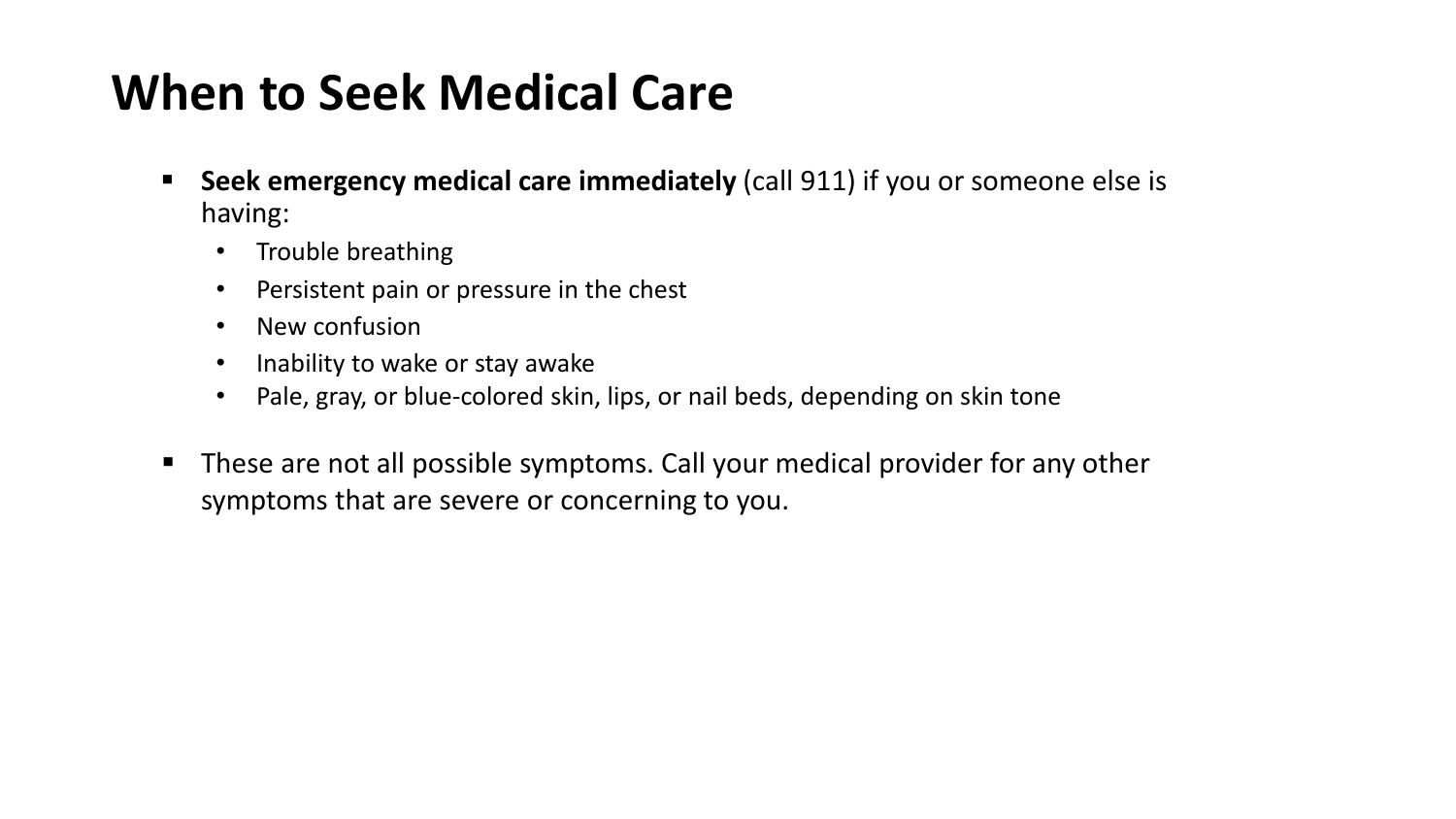#### **COVID-19 Hazards in the Workplace**

- Under the ETS, your employer must conduct a workplace-specific hazard assessment to identify potential workplace hazards related to COVID-19.
- Advantage Medical Professionals, LLC expect that all healthcare provider environments we provide clinicians to will have conducted the appropriate workplace hazard assessment as required by the OSHA ETS set forth.

• In cooperation with any client facility who claims exemption from providing controls for fully vaccinated employees in a well-defined area(s) of the workplace where there is no reasonable expectation that any person with suspected or confirmed COVID-19 will be present (under paragraph (a)(4) of the ETS) Advantage Medical Professionals LLC will request, obtain and retain vaccination documentation provided by the clinicians. We will make such information available to the client at their request when needed for staffing needs.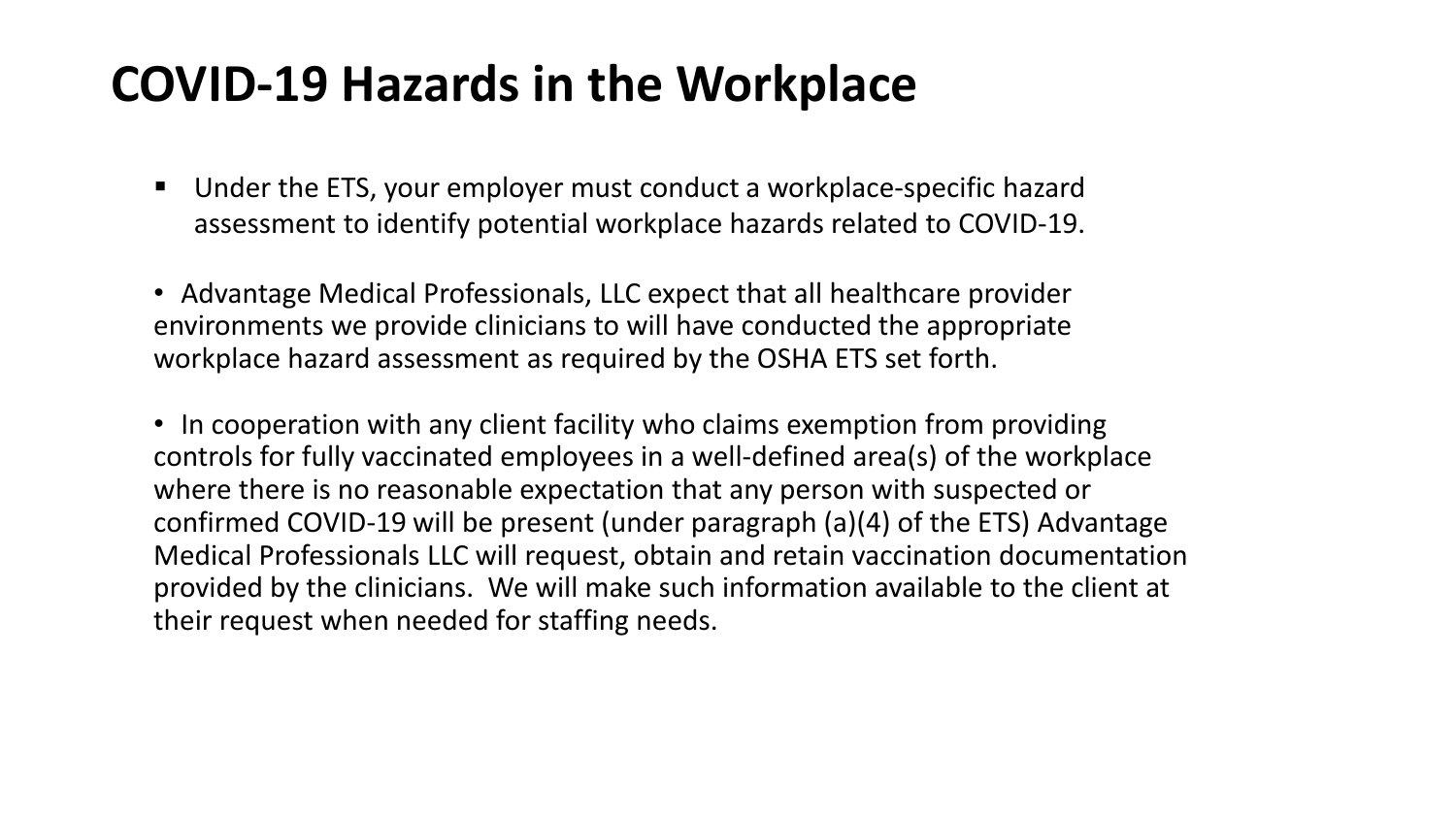#### **COVID-19 Plan**

- Under the ETS, your employer must develop and implement a COVID-19 plan for each workplace; the plan must be written if there are more than 10 employees.
- Your employer must designate one or more workplace safety coordinators to implement and monitor the plan, and ensure compliance with all aspects of the COVID-19 plan.
- Your employer must seek the input and involvement of non-managerial employees and their representatives, if any, in the hazard assessment and the development and implementation of the plan.
- Your employer must monitor each workplace to ensure the ongoing effectiveness of the COVID-19 plan and update it as needed.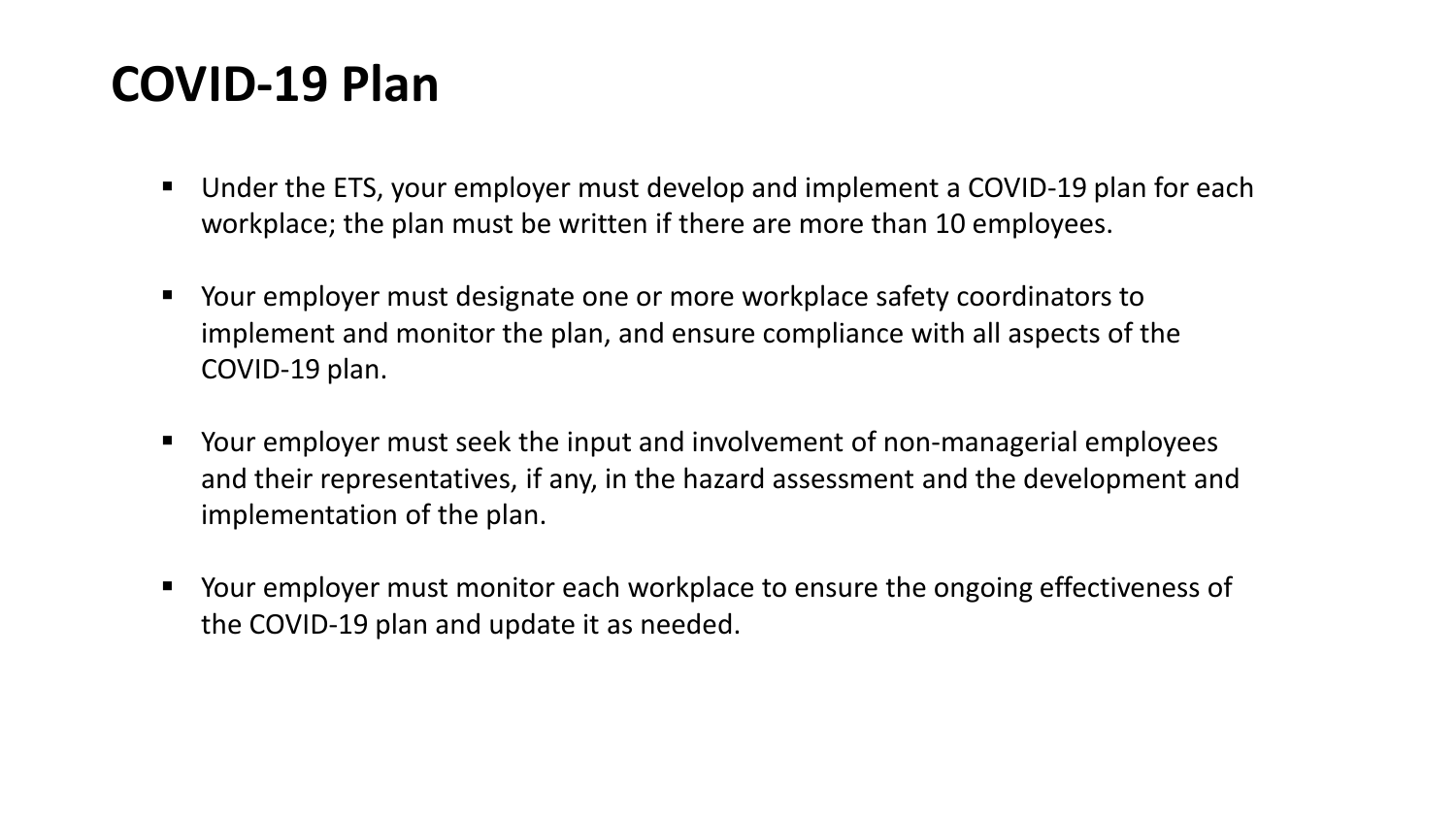#### **COVID-19 Plan**

- The COVID-19 plan must address the hazards identified by the hazard assessment and include policies and procedures to minimize the risk of transmission of COVID-19 for each employee.
- These policies and procedures include, but are not limited to:
	- Patient screening and management
	- Standard and Transmission-Based Precautions
	- Personal Protective Equipment (PPE)
	- Aerosol-generating procedures on a person with suspected or confirmed COVID-19
	- Physical distancing
	- Physical barriers
	- Cleaning and disinfection
	- Ventilation
	- Health screening and medical management
	- Vaccination
	- Training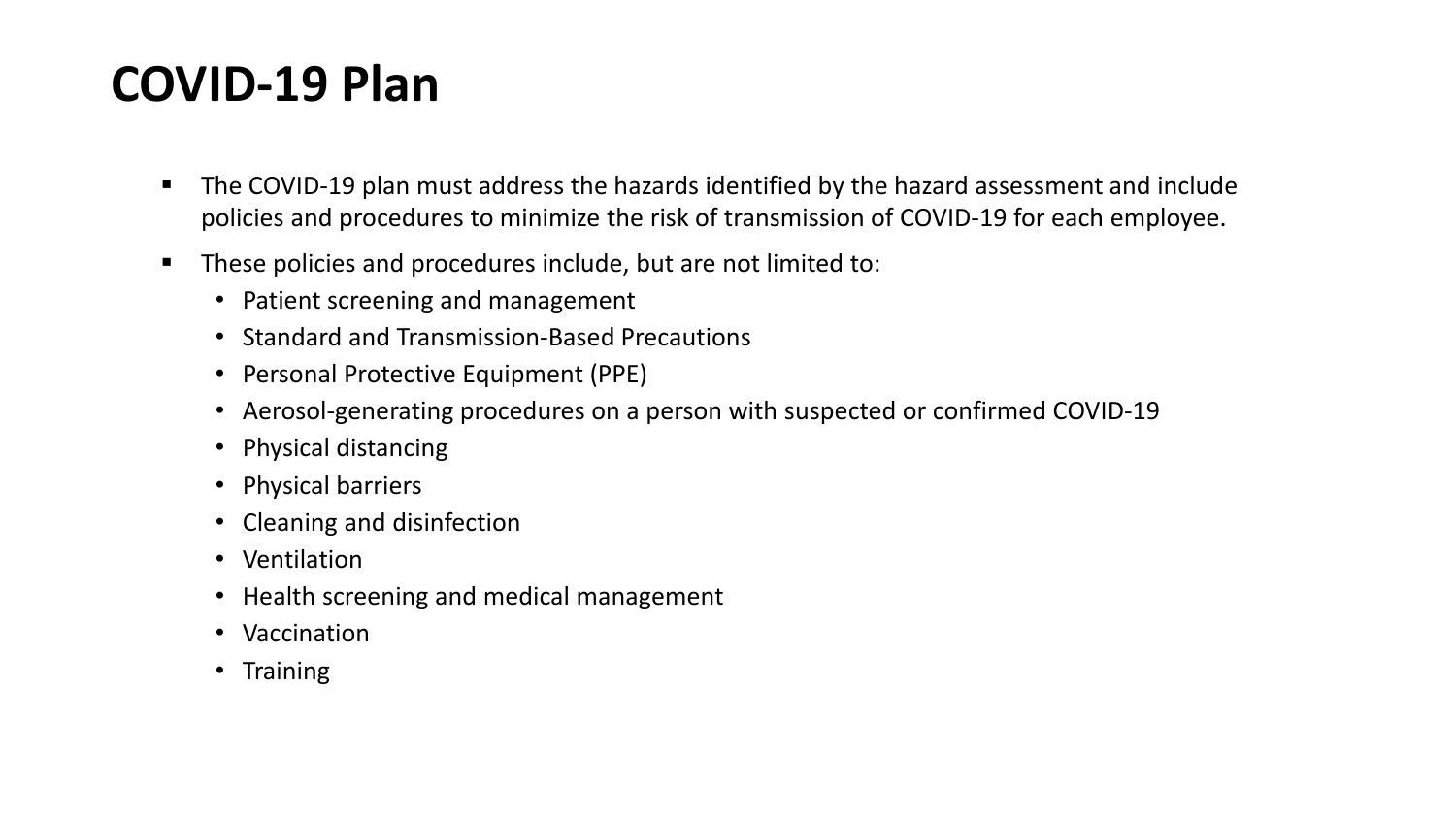#### **Patient Screening and Management**

- In settings where direct patient care is provided, your employer must:
	- Limit and monitor points of entry to the setting
	- Screen and triage all clients, patients, residents, delivery people and other visitors, and other non-employees entering the setting
	- Implement other applicable patient management strategies in accordance with CDC's "COVID-19 Infection Prevention and Control Recommendations"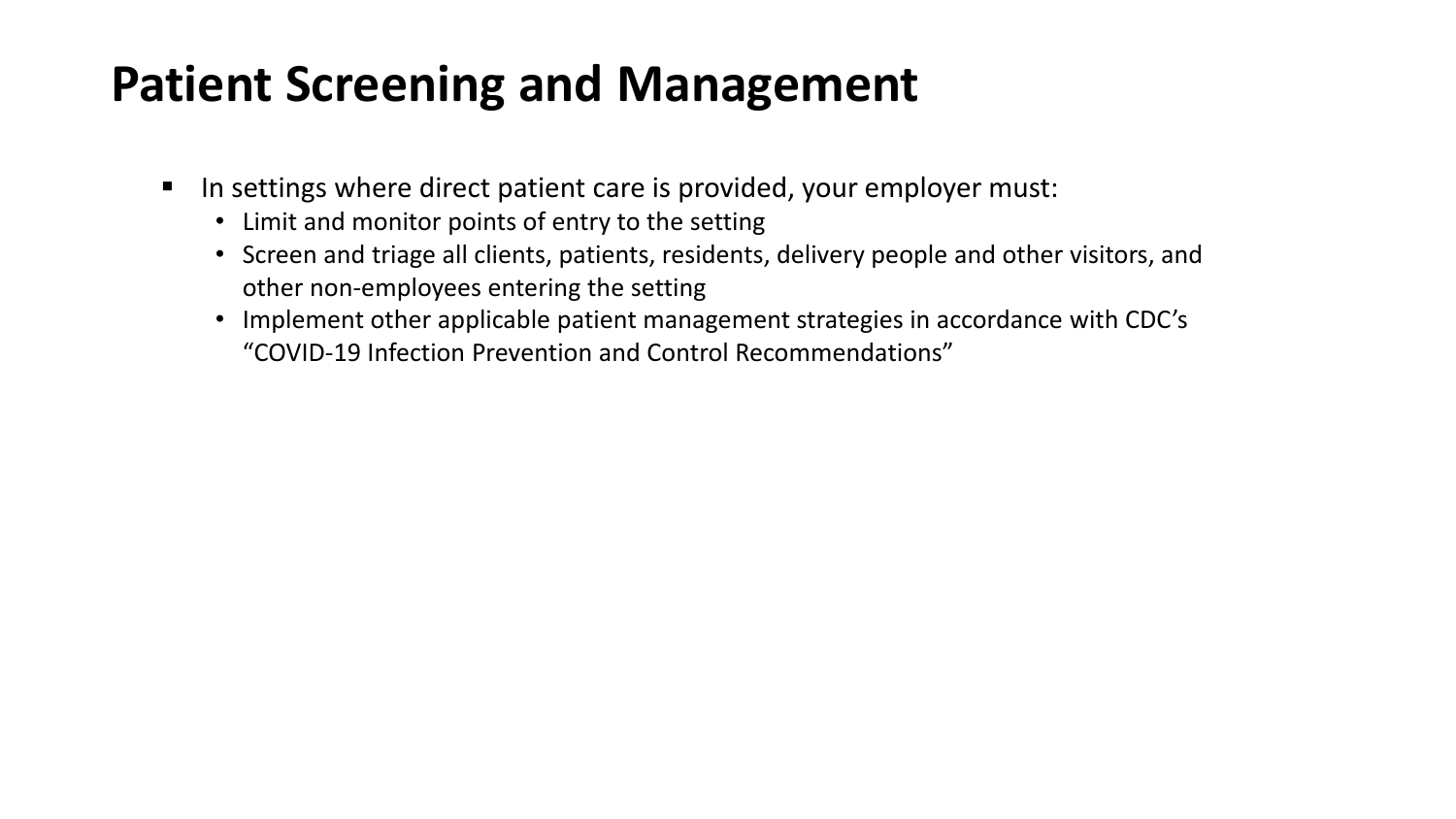### **Standard and Transmission-Based Precautions**

 Your Employer must develop and implement policies and procedures that adhere to Standard and Transmission-Based Precautions in accordance with CDC's "Guidelines for Isolation Precautions."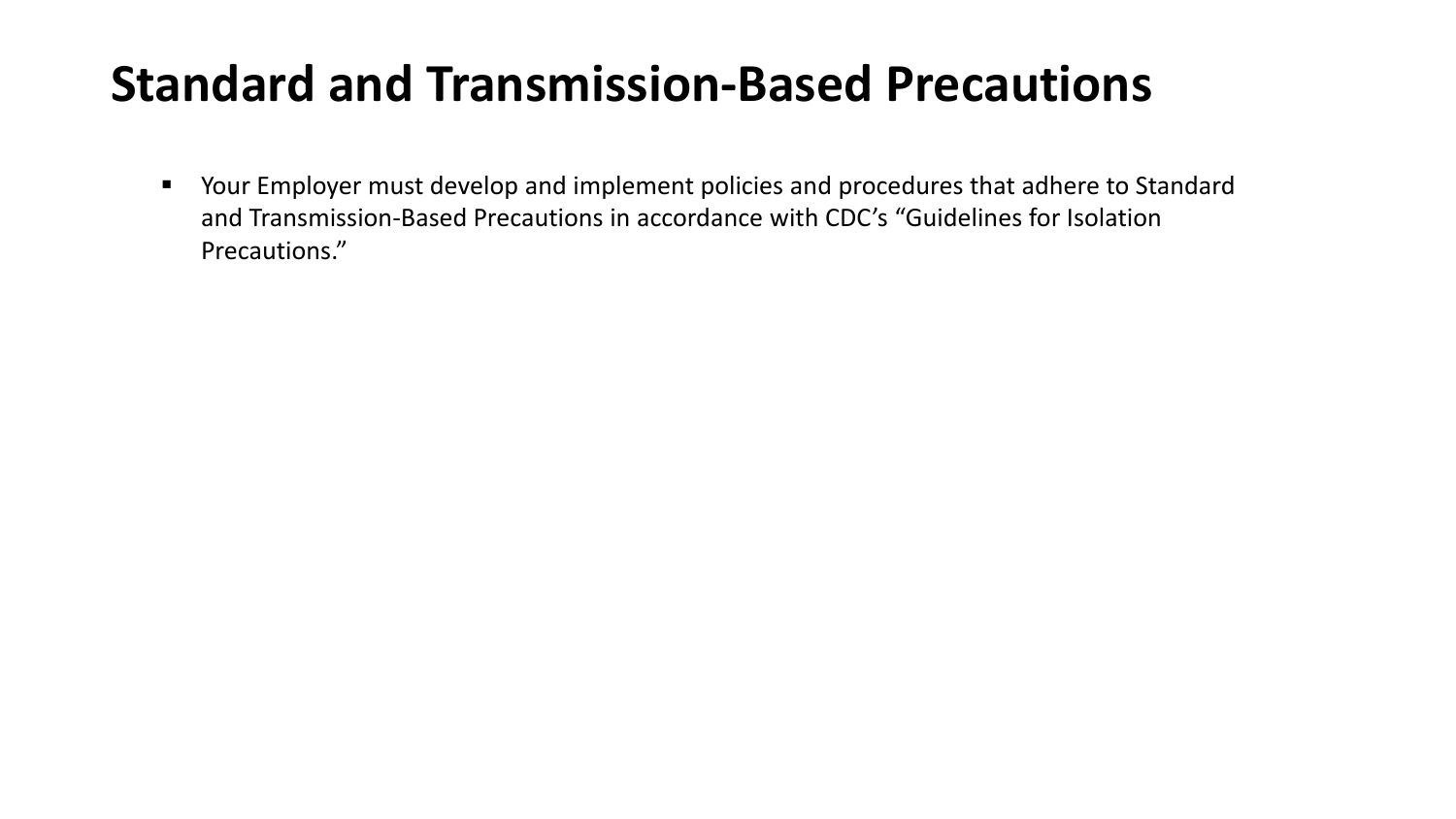#### **Facemasks**

- Your employer must provide, and ensure employees wear, facemasks when indoors and when occupying a vehicle with other people for work purposes.
- Facemasks must be:
	- Cleared by the Food and Drug Administration (FDA), authorized by an FDA Emergency Use Authorization (EUA), or otherwise offered or distributed as described in an FDA enforcement policy
	- Worn by each employee over the nose and mouth
	- Changed at least once per day, whenever they are soiled or damaged, and more frequently as necessary (e.g., patient care reasons)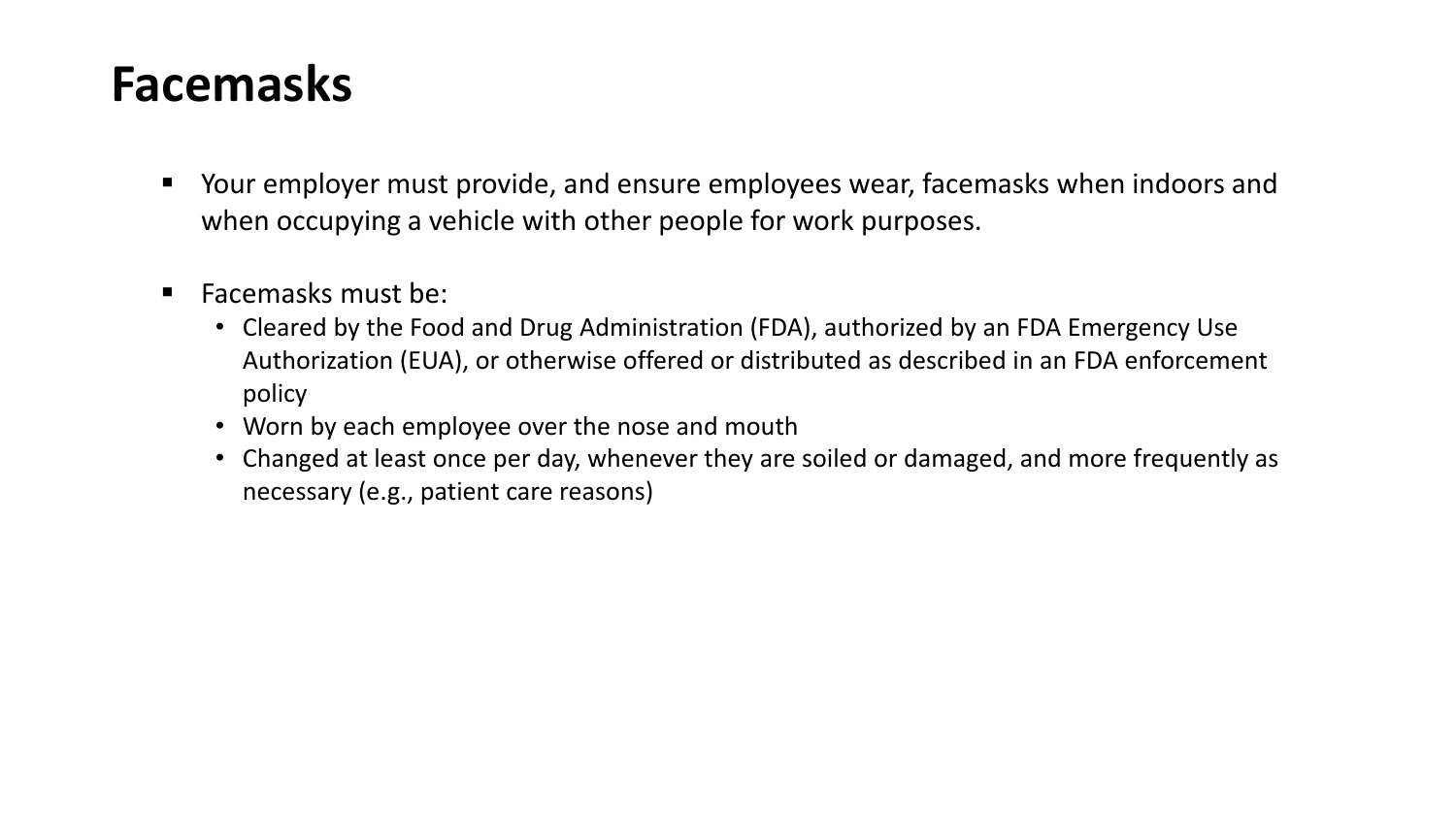#### **Facemasks**

- **Facemasks are not required when:** 
	- Alone in a room
	- Eating or drinking (if 6 feet of physical distance or a physical barrier are maintained)
	- Wearing a respirator
	- It is necessary for mouth to be seen (e.g., communicating with an individual who is deaf or hard of hearing) and a clear, plastic facemask cannot be used [use an alternative (e.g., face shield) instead]
	- An employee cannot wear due to a medical necessity, medical condition, or disability [use face shield instead, if condition or disability permits it]. Accommodations may also need to be made for religious beliefs consistent with Title VII of the Civil Rights Act.
	- Wearing a facemask would present a hazard of serious injury or death (e.g., arc flash, heat stress, interfering with safe operation of equipment) [use an alternative (e.g., face shield) instead, if conditions permit, and resume wearing facemask when no longer engaged in this activity, 6 feet of physical distance is required to the extent feasible]
- **E** Limitations of facemasks:
	- Facemasks are not substitutes for other policies and procedures to protect against COVID-19, and must be worn in addition to physical distancing and other precautions.
	- Facemasks can become soiled after each use and may be contaminated with bacteria and viruses, including the virus that causes COVID-19. This is why it is important to replace facemasks at least daily, and whenever they become damaged or soiled, and more frequently as necessary (e.g., patient care reasons).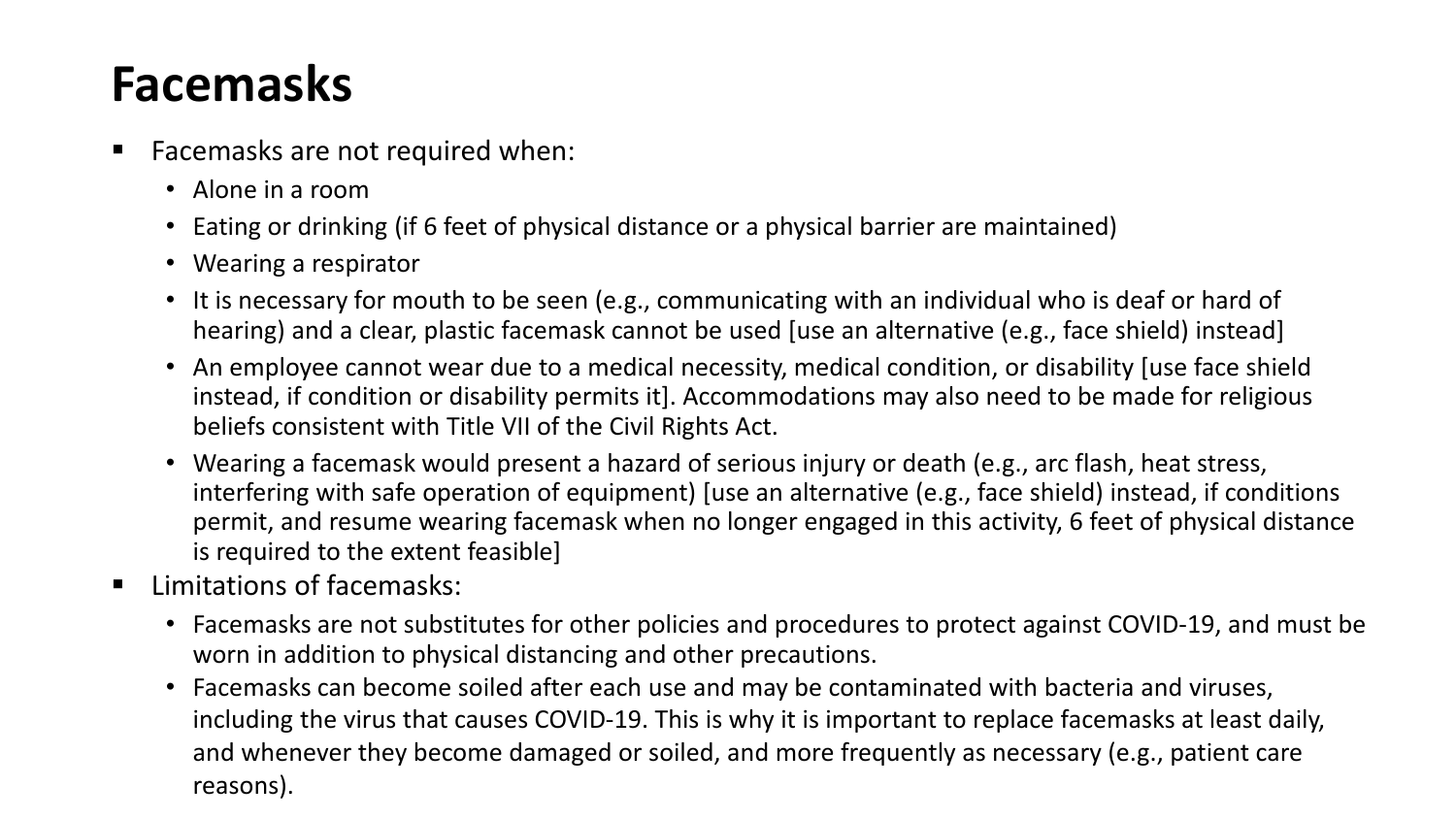#### **Respirators**

- Respirators are a type of personal protective equipment (PPE) certified by the National Institute for Occupational Safety and Health (NIOSH) or authorized under an FDA EUA.
- Respirators protect against airborne hazards by:
	- Removing specific air contaminants from the surrounding air OR
	- Supplying breathable air from a safe source
- Face coverings, facemasks, and face shields are not respirators.
- Respirators can provide an additional level of comfort and protection for employees in circumstances that do not require a respirator to be used.
- Your employer may provide a respirator to employees instead of a required facemask, and, in such cases, must comply with the ETS mini respiratory protection program (29 CFR 1910.504).
- Your employer must permit employees to wear their own respirator instead of a required facemask and, in such cases, must comply with the ETS mini respiratory protection program (29 CFR 1910.504).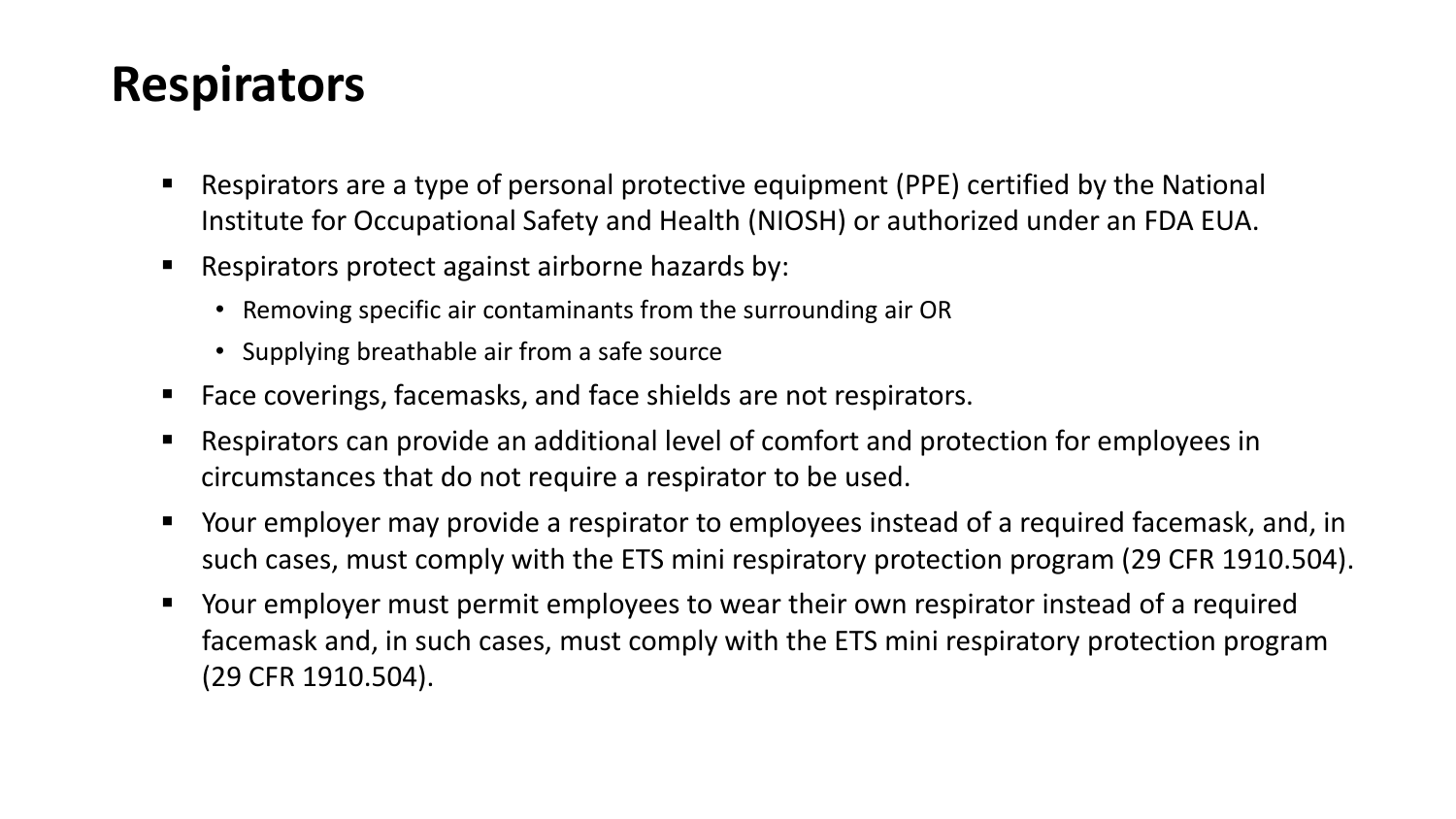#### **Respirators and other PPE**

- Your employer must provide protective clothing and equipment (e.g., respirators, gloves, gowns, goggles, face shields) to each employee in accordance with Standard and Transmission-Based Precautions in healthcare settings in accordance with CDC's "Guidelines for Isolation Precautions" and ensure that the protective clothing and equipment is used in accordance with OSHA's PPE Standards (29 CFR 1910 subpart I).
- For employees with exposure to people with suspected or confirmed COVID-19, your employer must provide a respirator and other PPE, including gloves, an isolation gown or protective clothing, and eye protection, and ensure that respirators are used in accordance with the OSHA Respiratory Protection Standard (29 CFR 1910.134) and other PPE is used in accordance with OSHA's PPE Standards (29 CFR 1910 subpart I).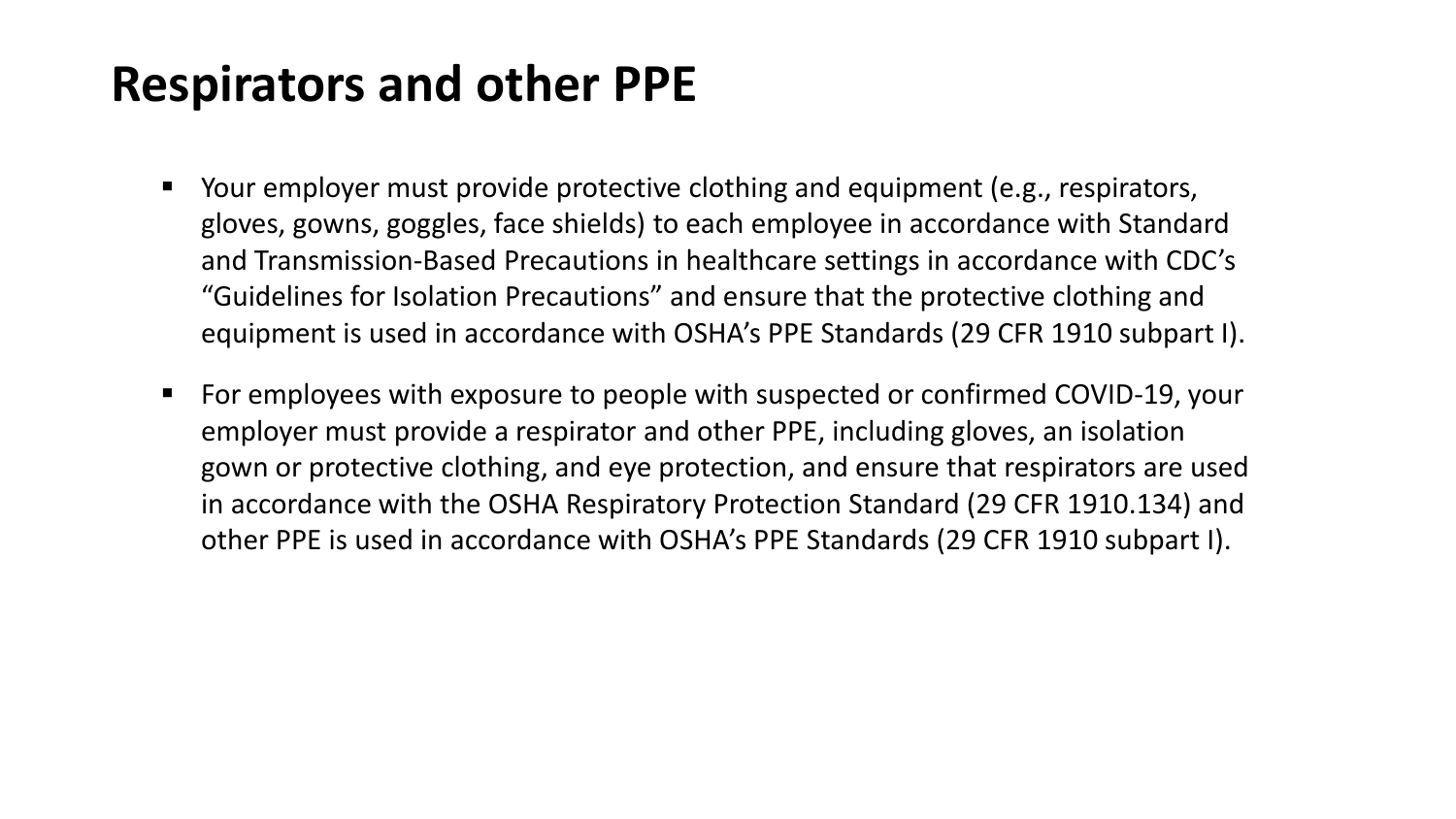#### **Respirators and other PPE**

■ For aerosol-generating procedures performed on a person with suspected or confirmed COVID-19, your employer must provide a respirator as well as gloves, an isolation gown or protective clothing, and eye protection, and ensure that respirators are used in accordance with the OSHA Respiratory Protection Standard (29 CFR 1910.134) and other PPE is used in accordance with OSHA's PPE Standards (29 CFR 1910 subpart I).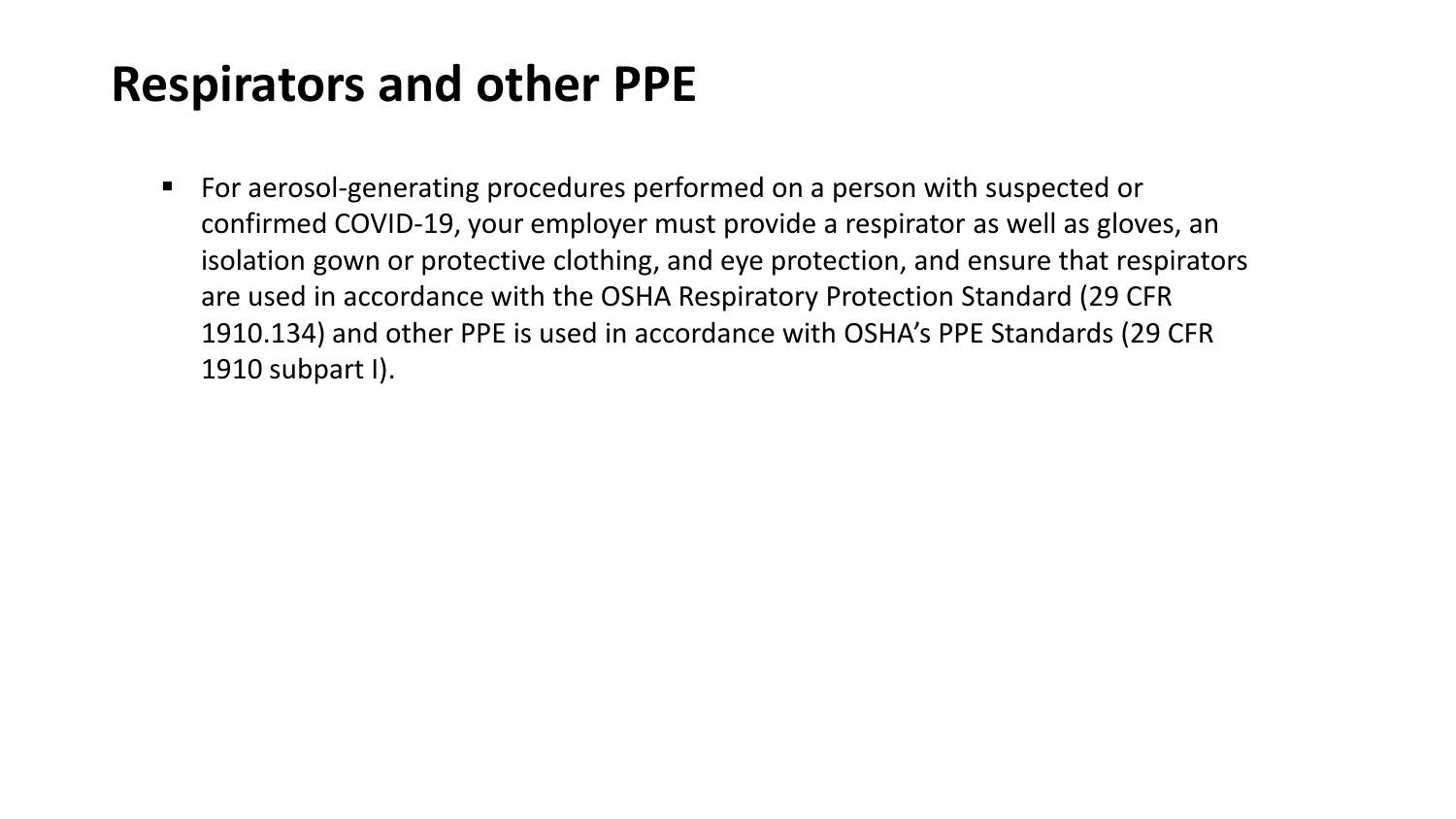#### **Face Shields**

- Where a face shield is required to comply with the ETS or is otherwise required by your employer, your employer must ensure that face shields are cleaned at least daily and are not damaged.
- Face shields, typically made of clear plastics, must be certified to ANSI/ISEA Z87.1 or cover the wearer's eyes, nose, and mouth to protect from splashes, sprays, and spatter of body fluids, wrap around the sides of the face (i.e., temple-to-temple), and extend below the chin.
- Employees are permitted to supply their own face shields that meet the above definition within the ETS, but employers are not required to reimburse employees for those face shields.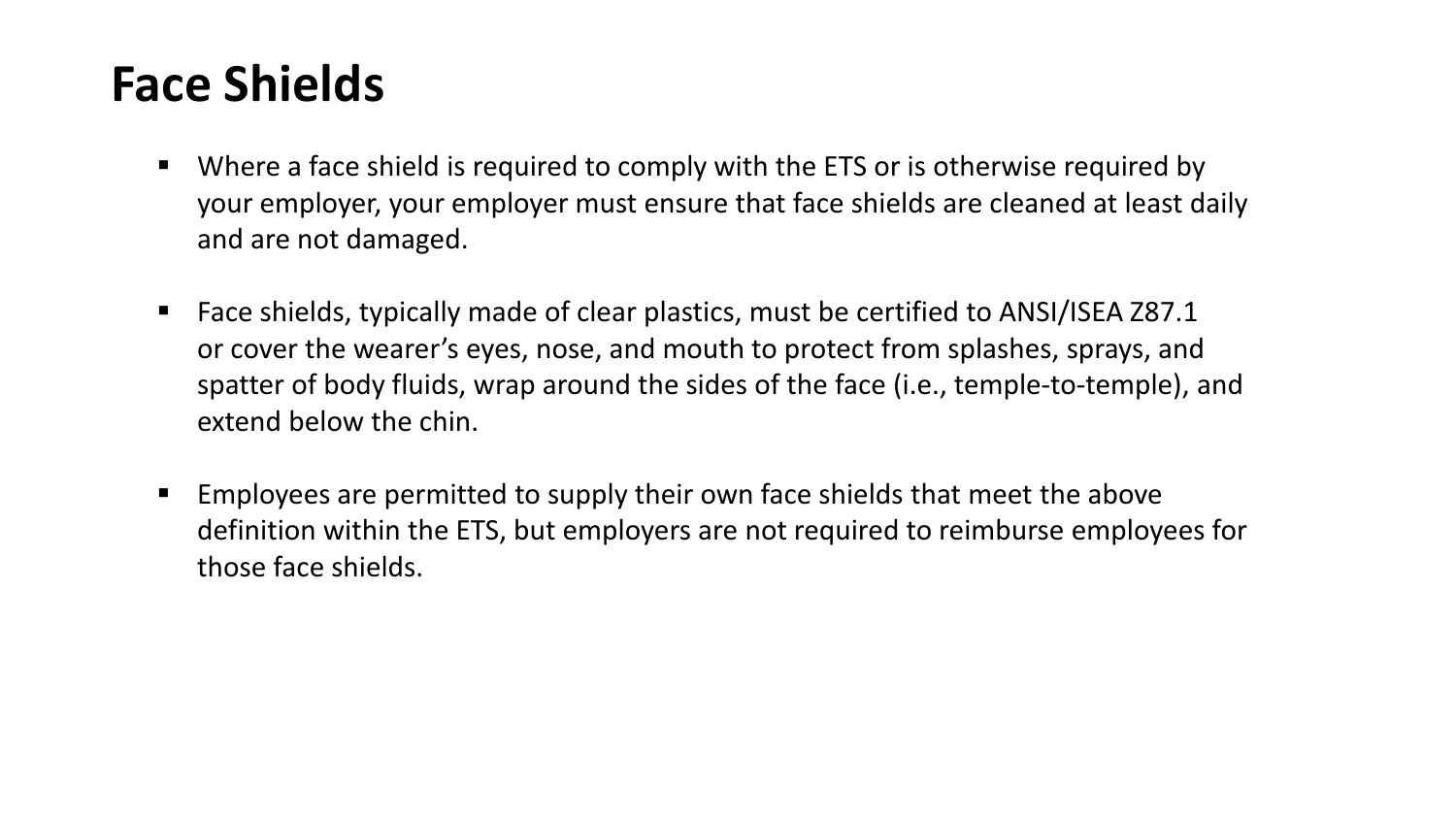#### **PPE Procedures**

- Modifications to PPE Procedures:
	- When using PPE for non-COVID-19 occupational hazards, procedures may need to be modified to prevent the transmission of COVID-19. This may include modifications to:
		- Donning
		- Doffing
		- Cleaning
		- Storage
		- Maintenance
		- Disposal
	- Your employer must remain in compliance with all other applicable OSHA standards, for example including PPE (29 CFR 1910.132), Eye and Face Protection (29 CFR 1910.133), Respiratory Protection (29 CFR 1910.134), and Hand Protection (29 CFR 1910.138).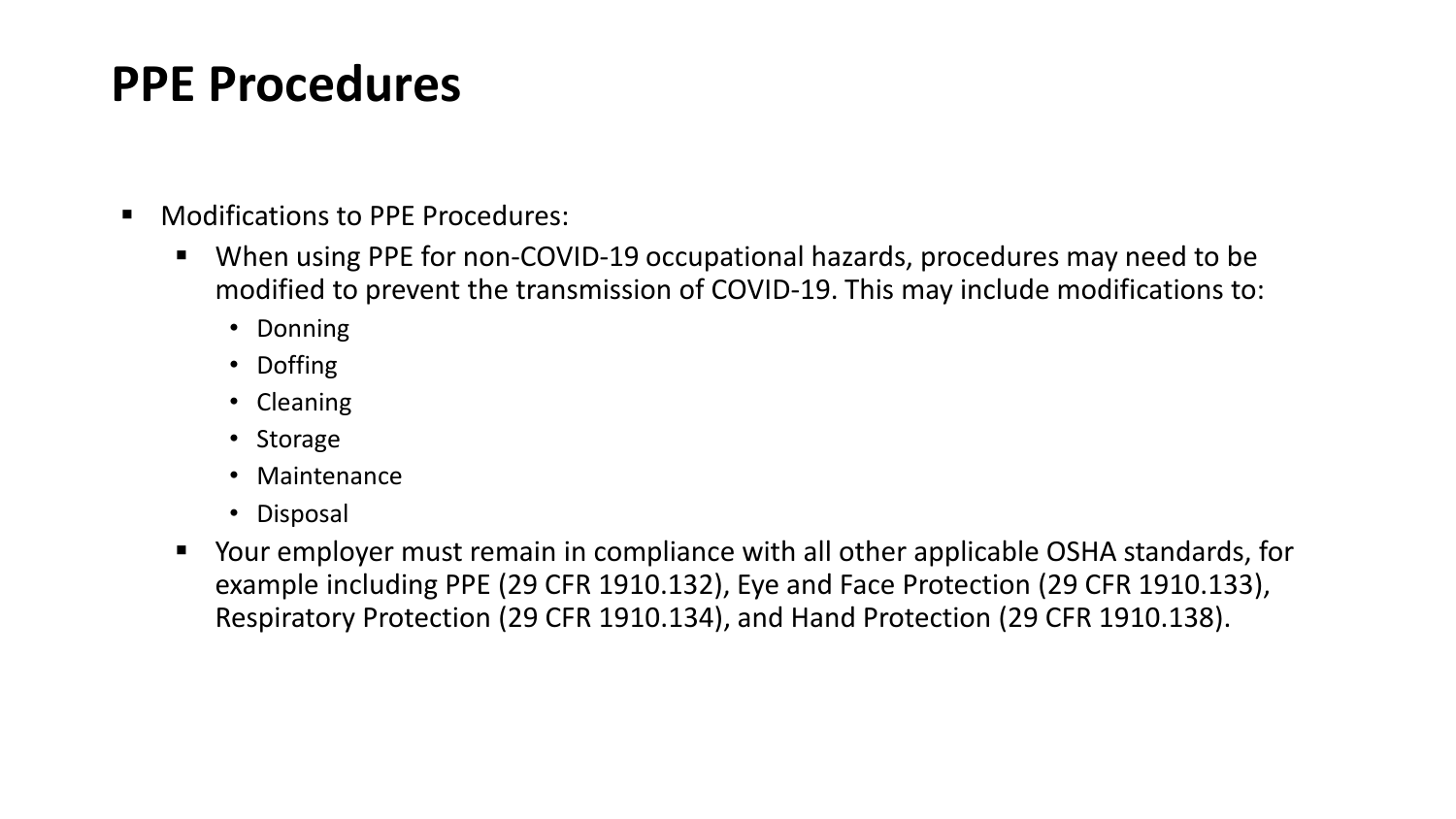#### **Aerosol-Generating Procedures**

- When an AGP is performed on a person with suspected or confirmed COVID-19, your employer must:
	- Provide a respirator and other PPE (see previous slides).
	- Limit the number of employees present during the procedure to only those essential for patient care and procedure support.
	- Ensure that the procedure is performed in an existing airborne infection isolation room (AIIR), if available.
	- Promptly clean and disinfect the surfaces and equipment in the room or area where the procedure was performed, after the procedure is completed.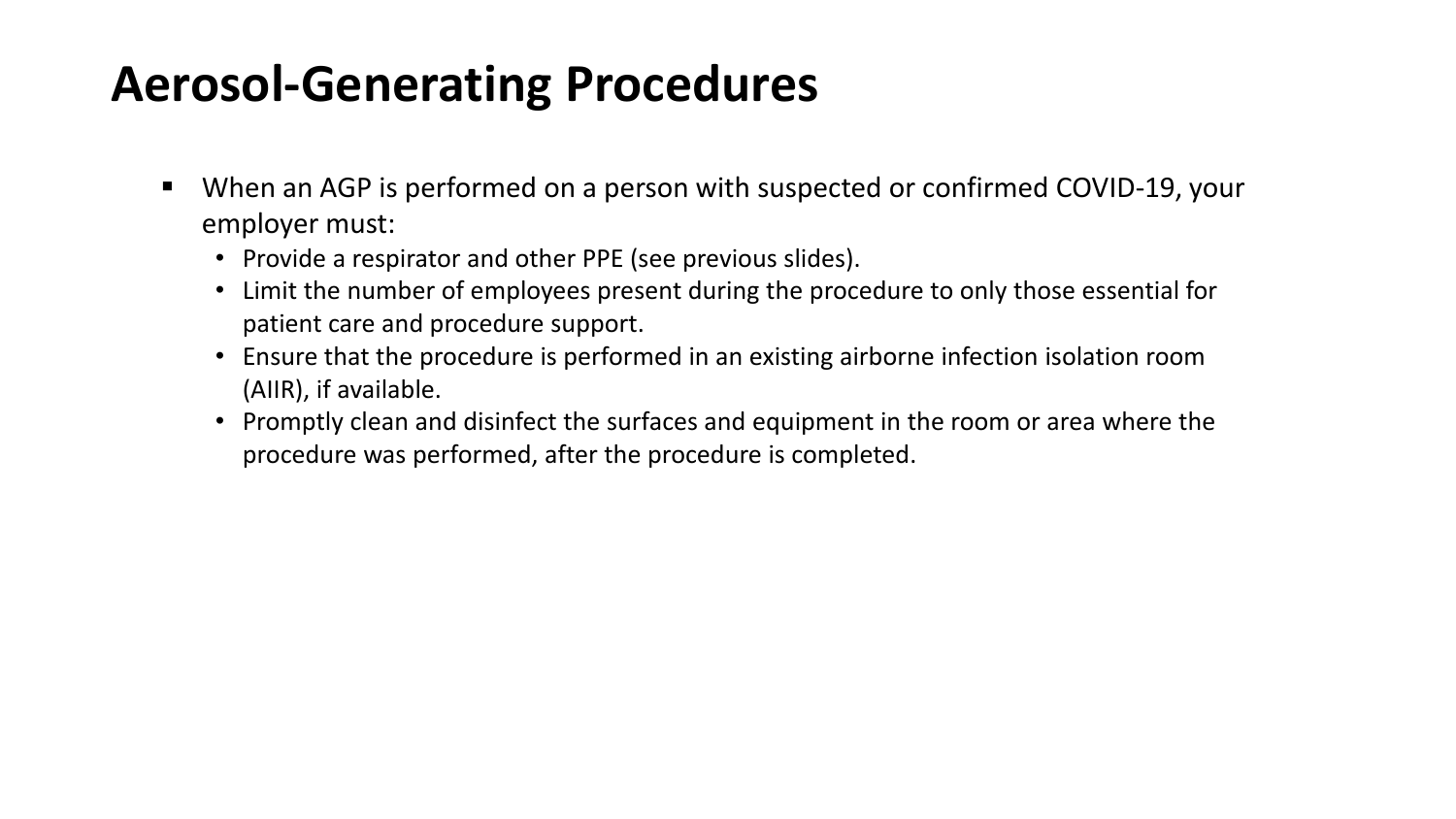# **Physical Distancing**

- Your employer must ensure that each employee is separated from all other people by at least 6 feet when indoors unless your employer can demonstrate that such physical distancing is not feasible for a specific activity (e.g., hands-on medical care).
- If it is not feasible for an employee to maintain a distance of at least 6 feet from all other people, the employee must remain as far apart from other people as possible.
- The physical distancing requirement does not apply to momentary exposure while people are in movement (e.g., passing in hallways or aisles).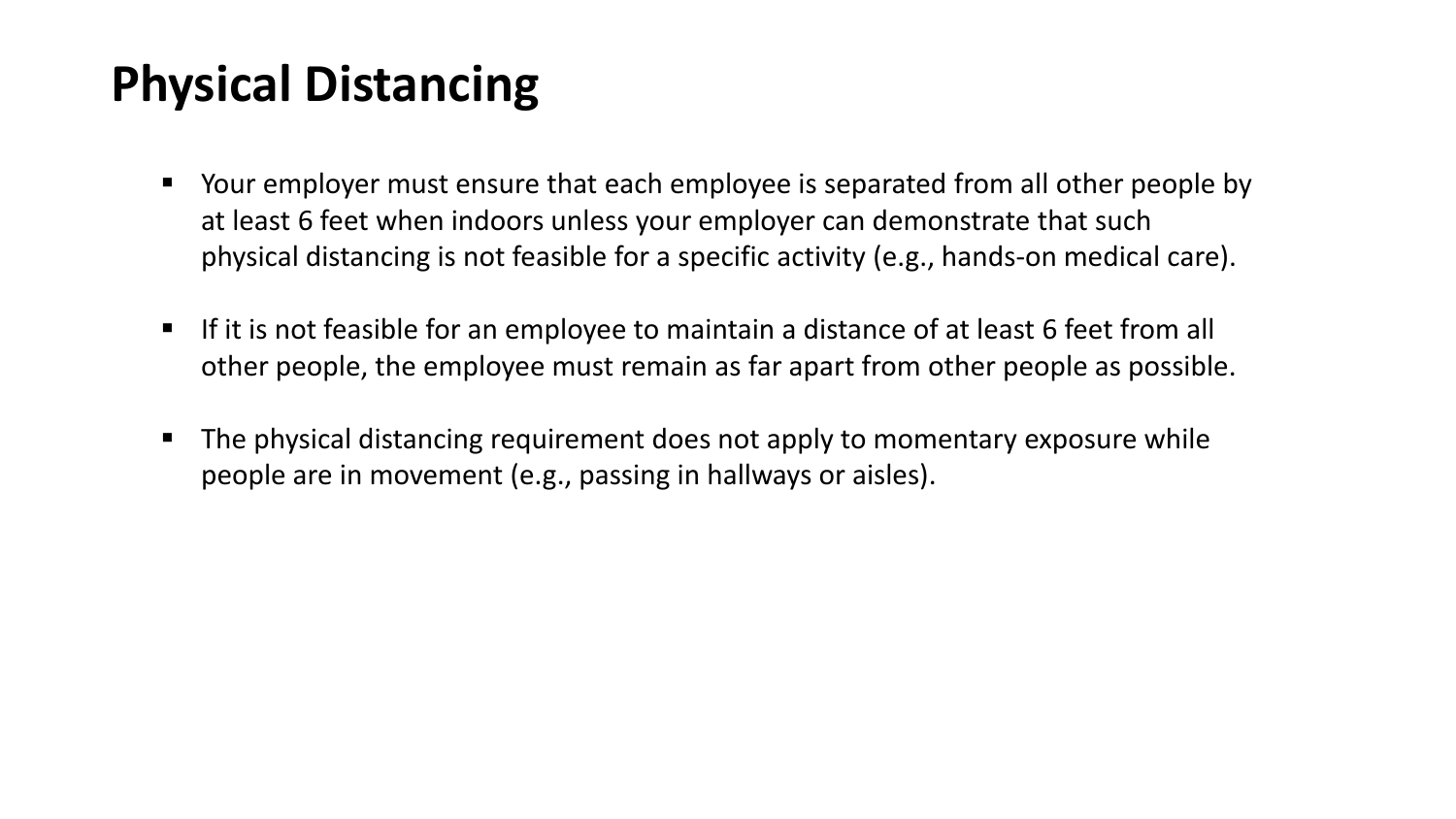# **Physical Barriers**

- Barriers are required at each fixed work location outside of direct patient care areas where each employee is not separated from all other people by at least 6 feet of distance.
- Barriers must be:
	- Solid and made from impermeable materials
	- Cleanable or disposable
	- Sized (e.g., height and width) and located to block face-to-face pathways between individuals
	- Barriers may have a pass-through space at the bottom for objects and merchandise as long as it is not in front of any individual's breathing zone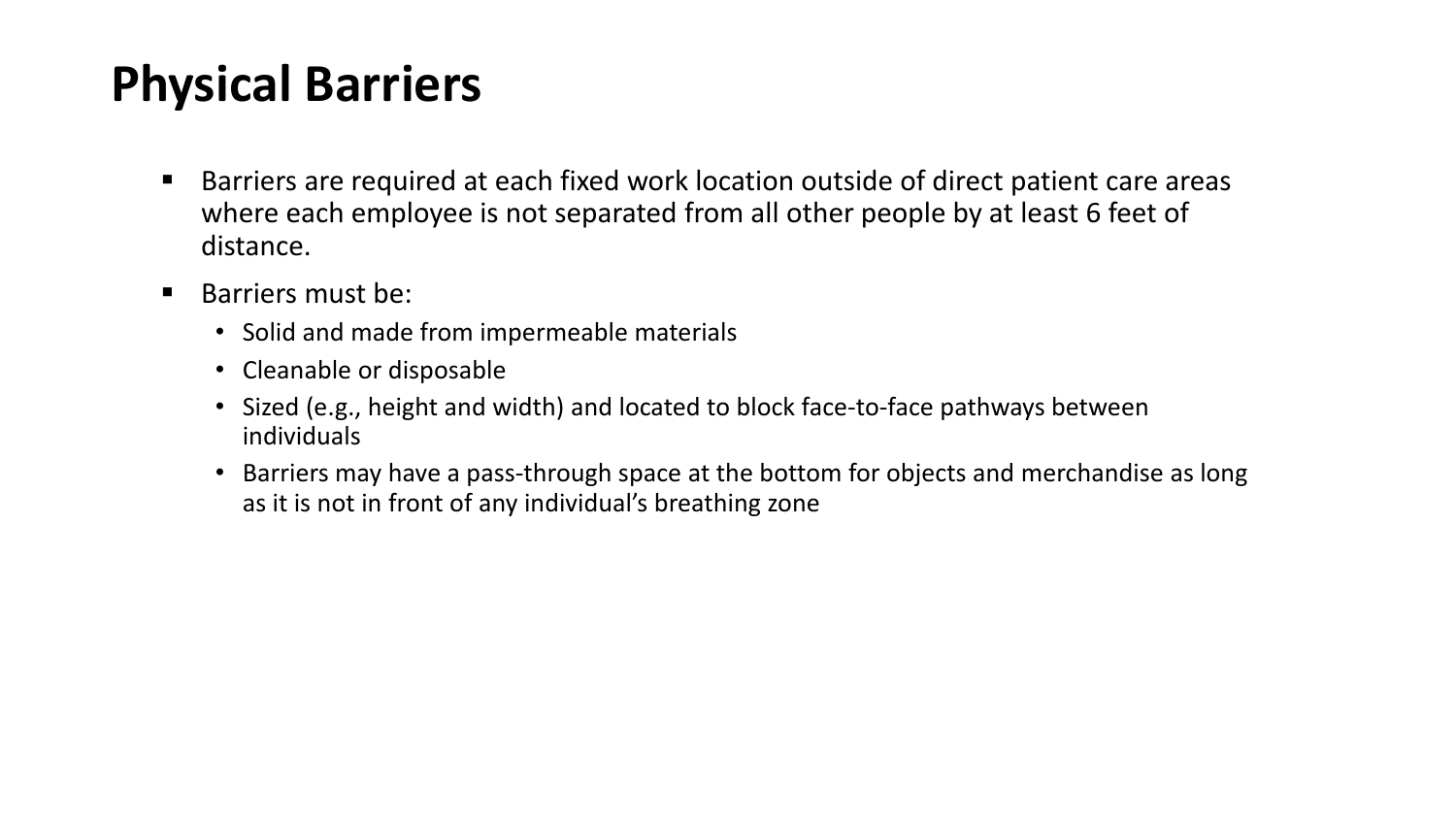# **Cleaning and Disinfection**

- In patient care areas, resident rooms, and for medical devices and equipment, your employer must follow standard practices for cleaning and disinfection of surfaces and equipment in accordance with CDC's "COVID-19 Infection Prevention and Control Recommendations" and CDC's "Guidelines for Environmental Infection Control," pp. 86–103, 147-149.
- $\blacksquare$  In all other areas, the employer must:
	- **EXT** Clean high-touch surfaces and equipment at least once a day, following manufacturers' instructions for application of cleaners
	- When the employer is aware that a person who is COVID-19 positive has been in the workplace within the last 24 hours, clean and disinfect, in accordance with CDC's "Cleaning and Disinfecting Guidance", any areas, materials, and equipment under the employer's control that have likely been contaminated by the person who is COVID-19 positive
- The employer must provide alcohol-based hand rub that is at least 60% alcohol or provide readily accessible hand washing facilities.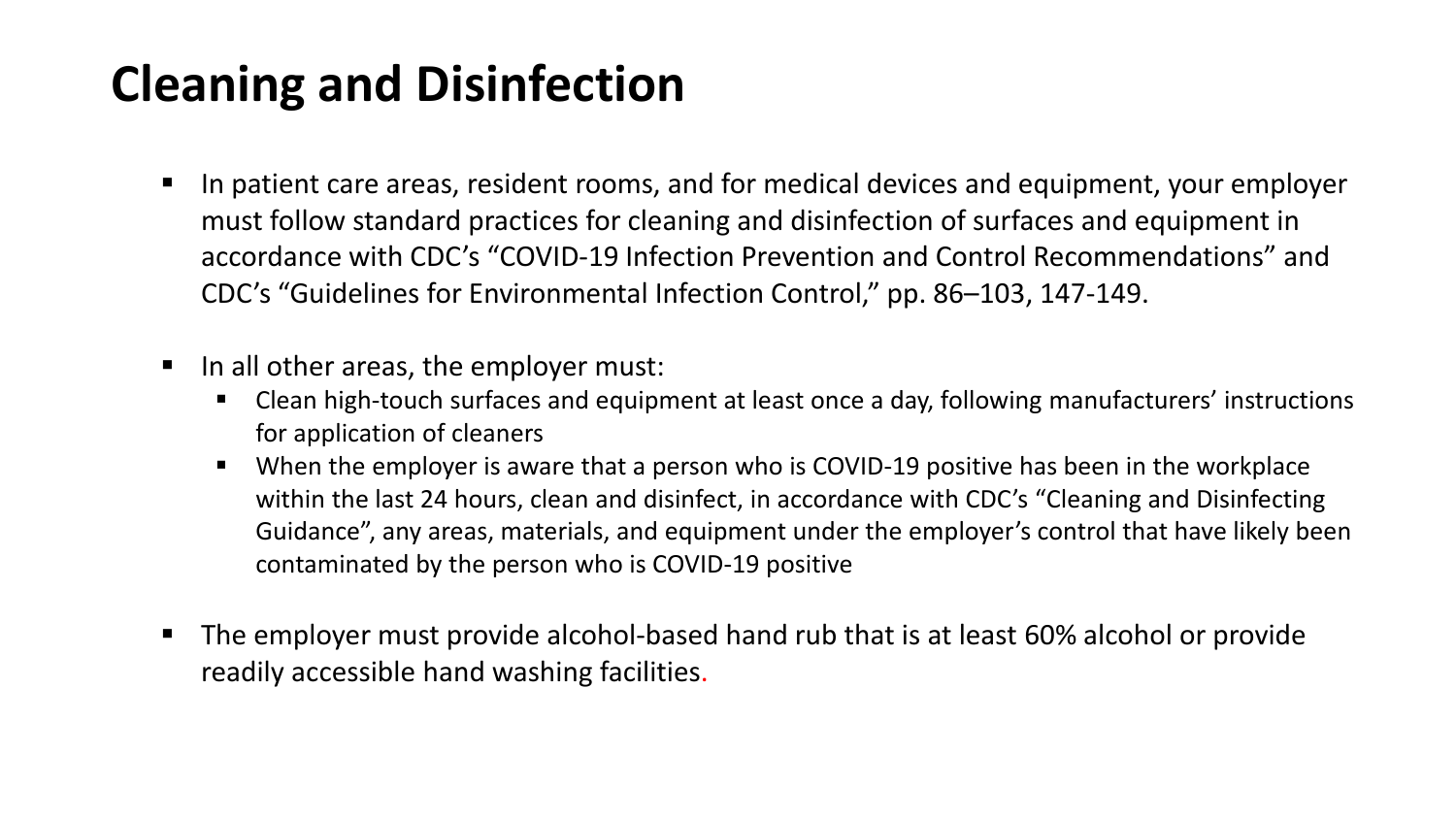# **Ventilation**

- Employers who own or control buildings or structures with an existing heating, ventilation, and air conditioning (HVAC) system(s) must ensure that:
	- The HVAC system(s) is used in accordance with the HVAC manufacturer's instructions and the design specifications of the HVAC system(s);
	- The amount of outside air circulated through its HVAC system(s) and the number of air changes per hour are maximized to the extent appropriate;
	- All air filters are rated Minimum Efficiency Reporting Value (MERV) 13 or higher, if compatible with the HVAC system(s). If MERV-13 or higher filters are not compatible with the HVAC system(s), employers must use filters with the highest compatible filtering efficiency for the HVAC system(s);
	- All air filters are maintained and replaced as necessary to ensure the proper function and performance of the HVAC system(s); and
	- All intake ports that provide outside air to the HVAC system(s) are cleaned, maintained, and cleared of any debris that may affect the function and performance of the HVAC system(s).
- Where the employer has an existing AIIR, the employer must maintain and operate it in accordance with its design and construction criteria.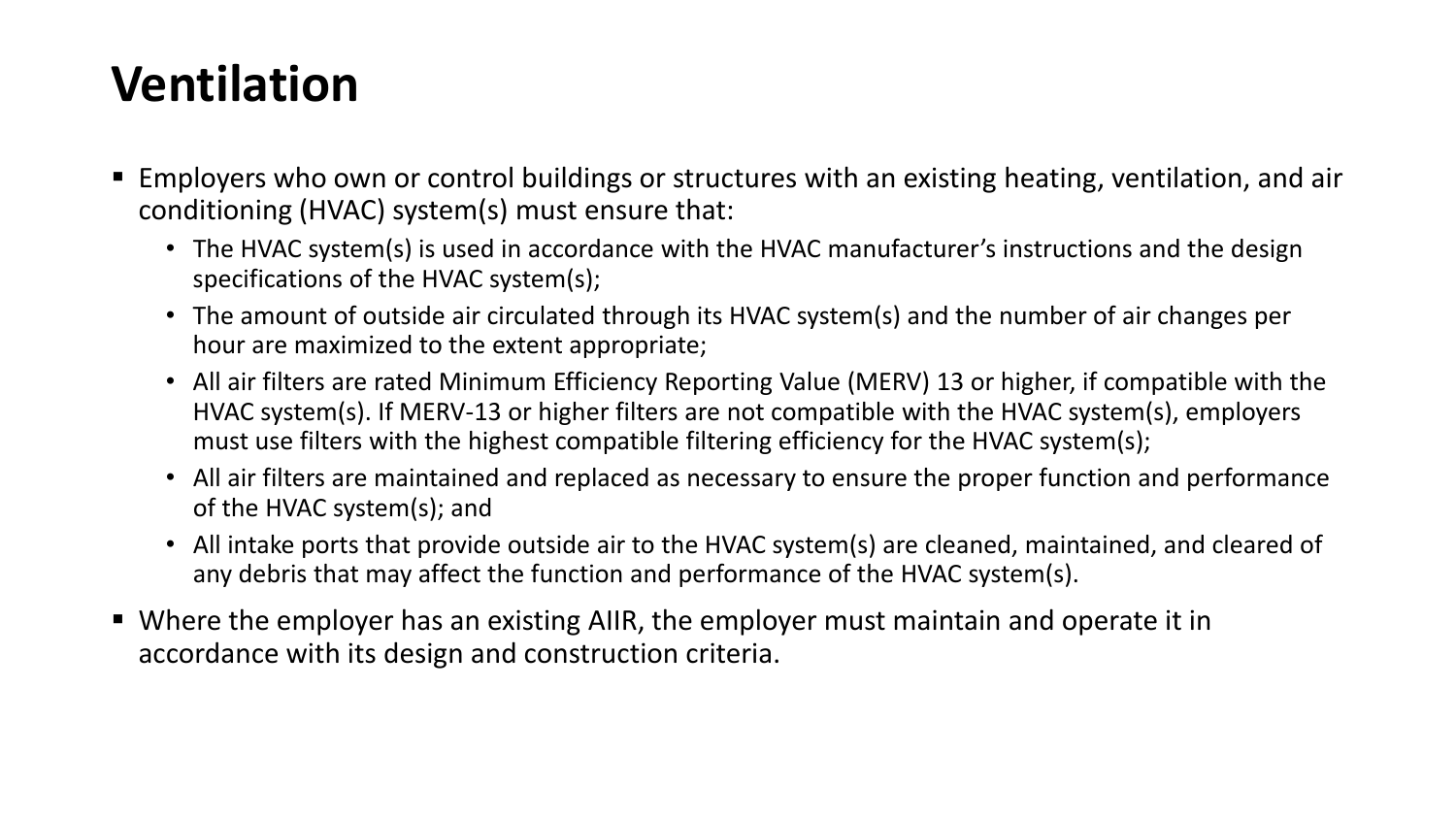# **Health Screening and Medical Management**

- Under the ETS, your employer must screen each employee before each work day and each shift for COVID-19 symptoms. If testing is required by your employer for screening purposes, it must be provided by your employer, at no charge to the employee.
- **Employees must notify Advantage when they:** 
	- Have tested positive for COVID-19 or been diagnosed with COVID-19 by a licensed healthcare provider;
	- Have been told by a licensed healthcare provider they are suspected to have COVID-19;
	- Are experiencing recent loss of taste and/or smell with no other explanation; or
	- Are experiencing a fever (≥100.4°F) and new unexplained cough associated with shortness of breath.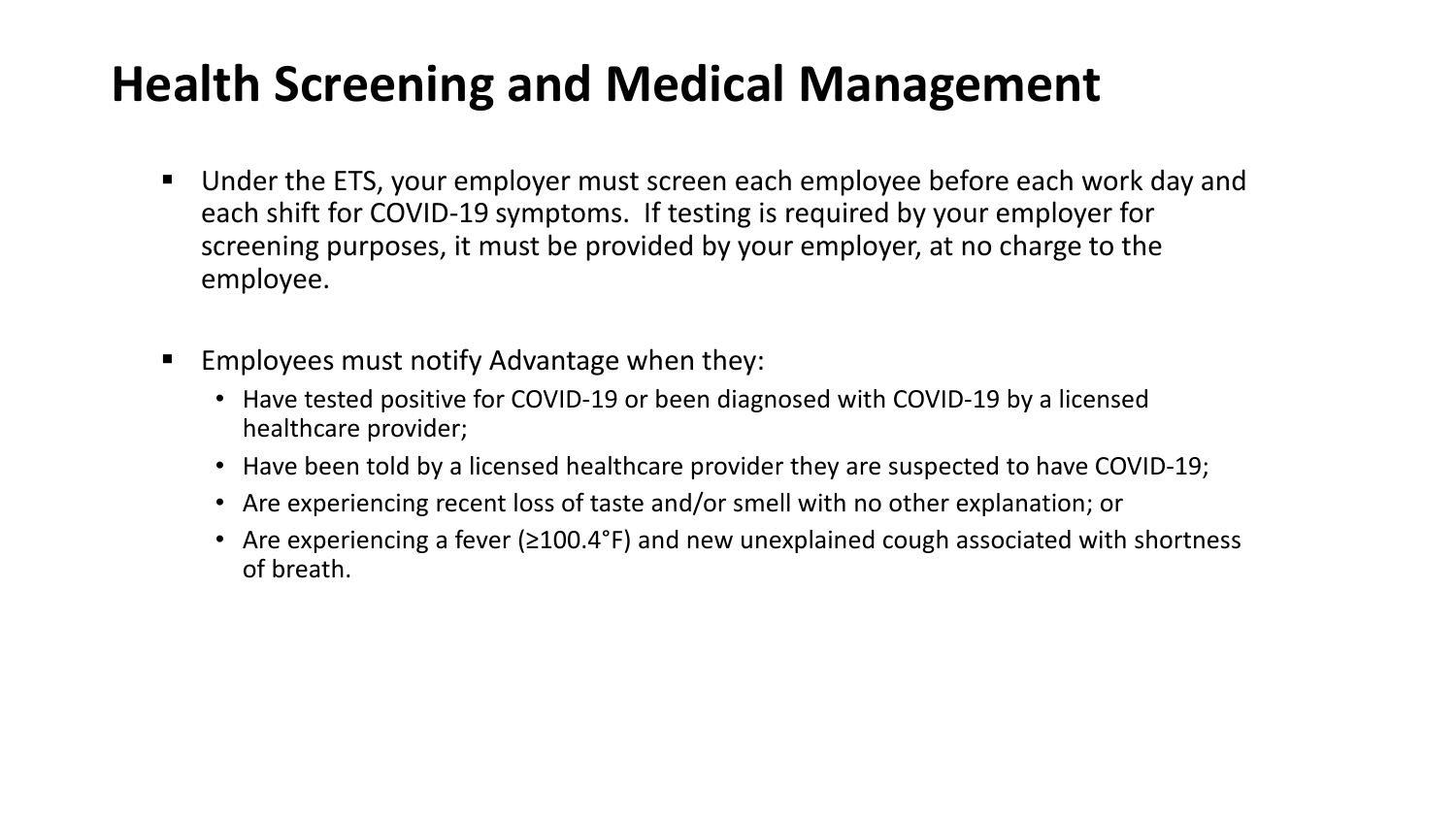# **Health Screening and Medical Management**

- When your employer is notified that a person who has been in the workplace(s) (including employees, clients, patients, residents, vendors, contractors, customers, delivery people and other visitors, or other non-employees) is COVID-19 positive, your employer must, within 24 hours:
	- Notify each employee who was not wearing a respirator and any other required PPE and has been in close contact with that person in the workplace (within 6 feet of that person for a cumulative total of 15 minutes or more over a 24-hour period during that person's potential period of transmission).
	- Notify all other employees who were not wearing a respirator and any other required PPE and worked in a well-defined portion of a workplace (e.g., a particular floor) in which that person was present during the potential transmission period.
	- The potential transmission period runs from 2 days before the person felt sick (or, for asymptomatic people, 2 days prior to test specimen collection) until the time the person is isolated.
- This notification is not triggered by the presence of a patient with confirmed COVID-19 in a workplace where services are normally provided to suspected or confirmed COVID-19 patients (e.g., emergency rooms, urgent care facilities, COVID-19 testing sites, COVID-19 wards in hospitals).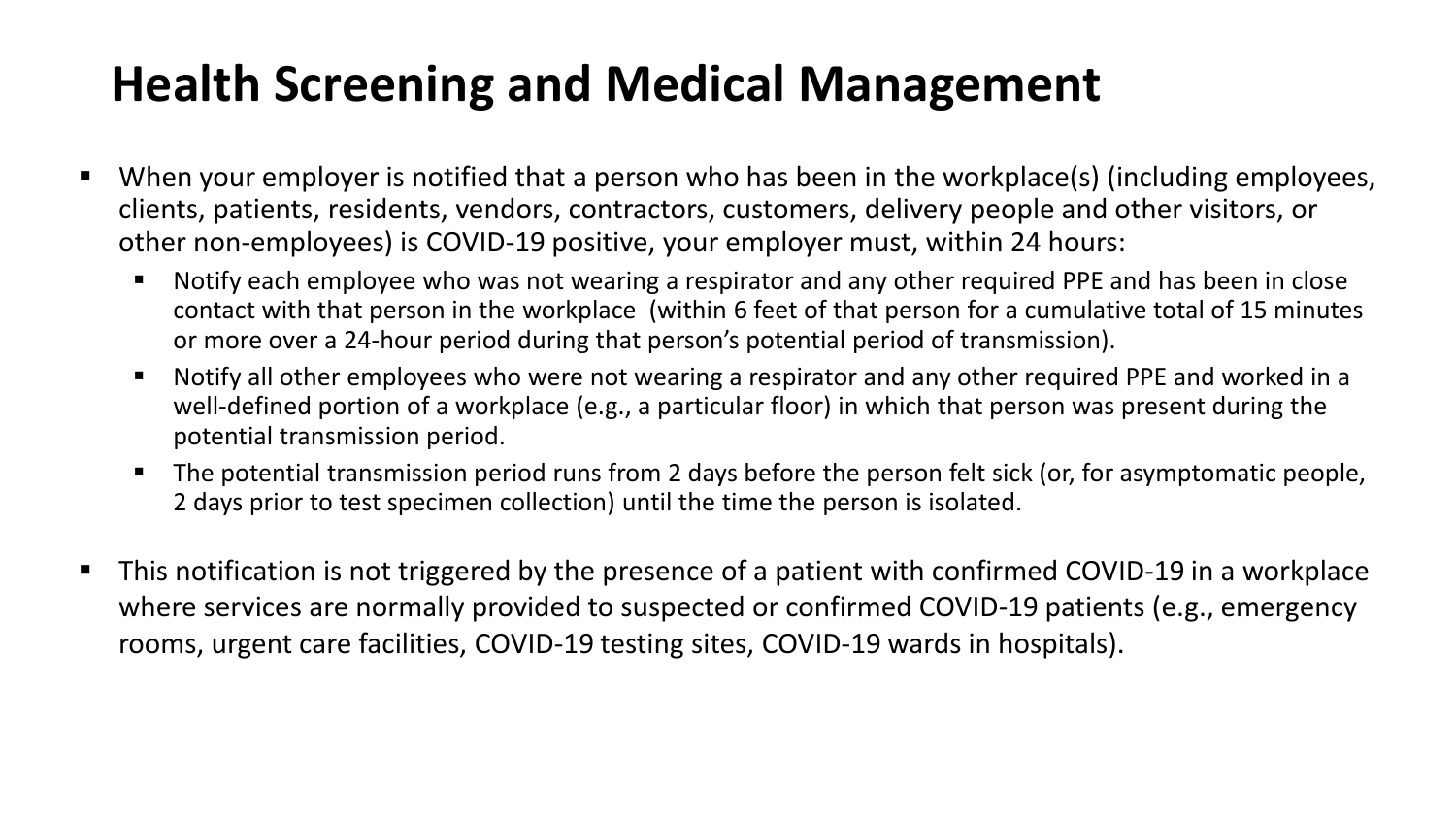# **Health Screening and Medical Management**

- Under the ETS, your employer must immediately remove employees from the workplace when the employee:
	- Is COVID-19 positive (confirmed positive test for, or has been diagnosed by a licensed healthcare provider with, COVID-19);
	- Has been told by a licensed healthcare provider that they are suspected to have COVID-19;
	- Is experiencing recent loss of taste and/or smell with no other explanation; or
	- Is experiencing both a fever of at least 100.4°F and new unexplained cough associated with shortness of breath.
- Moreover, if your employer is required by the ETS to notify an employee of close contact in the workplace to a person who is COVID-19 positive (see previous slide), your employer must immediately remove the employee from the workplace unless the employee:
	- Is not experiencing either recent loss of taste and/or smell with no other explanation or both fever (≥100.4° F) and new unexplained cough associated with shortness of breath; AND
	- Either has been fully vaccinated against COVID-19 (i.e., 2 weeks or more following the final dose) or had COVID-19 and recovered within the past 3 months.
- Your employer must keep employees removed until they are eligible to return to work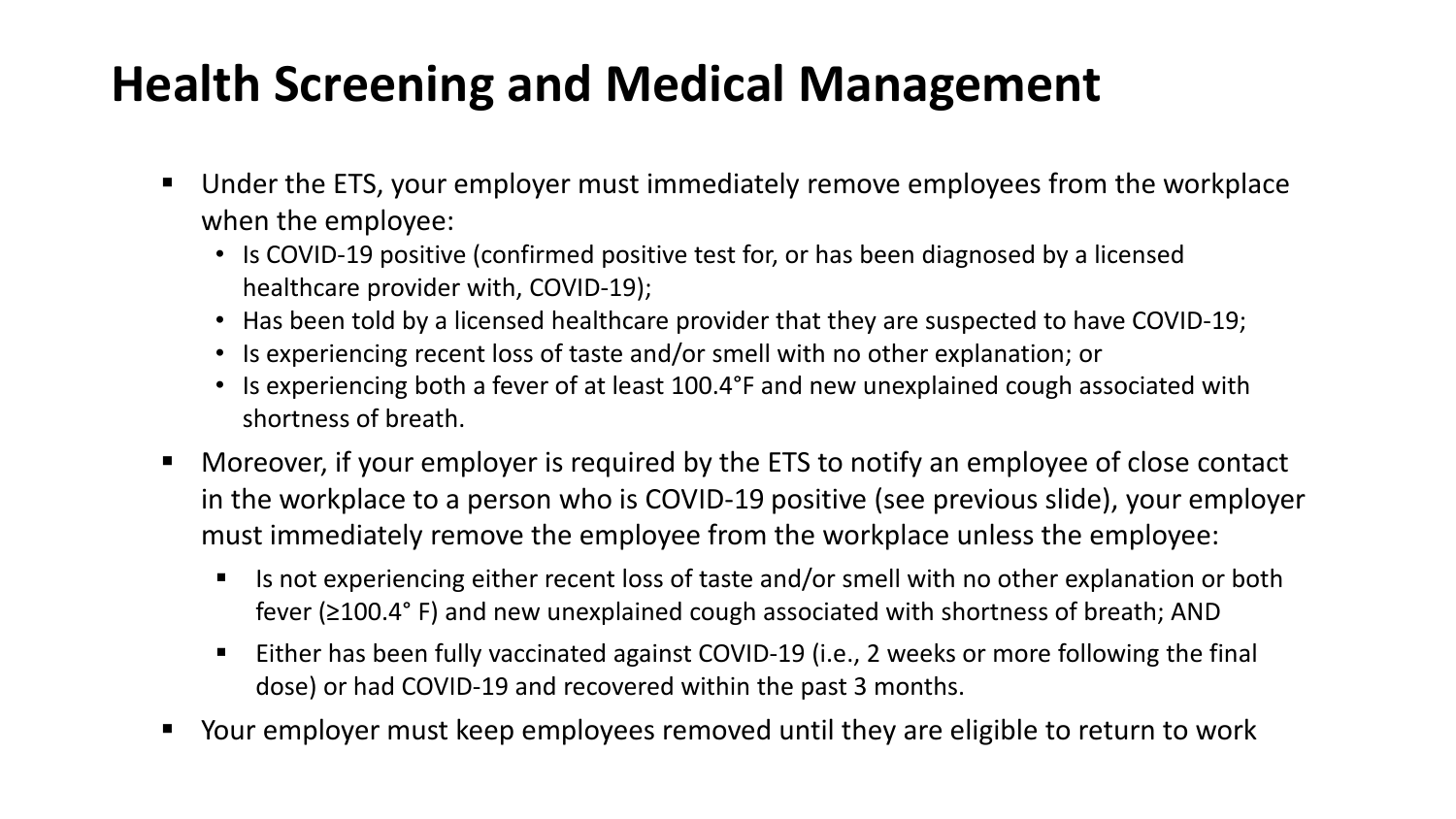#### **Vaccination**

• Advantage Medical Professionals, LLC encourages employees to receive the COVID-19 vaccination as a part of a multi-layered infection control approach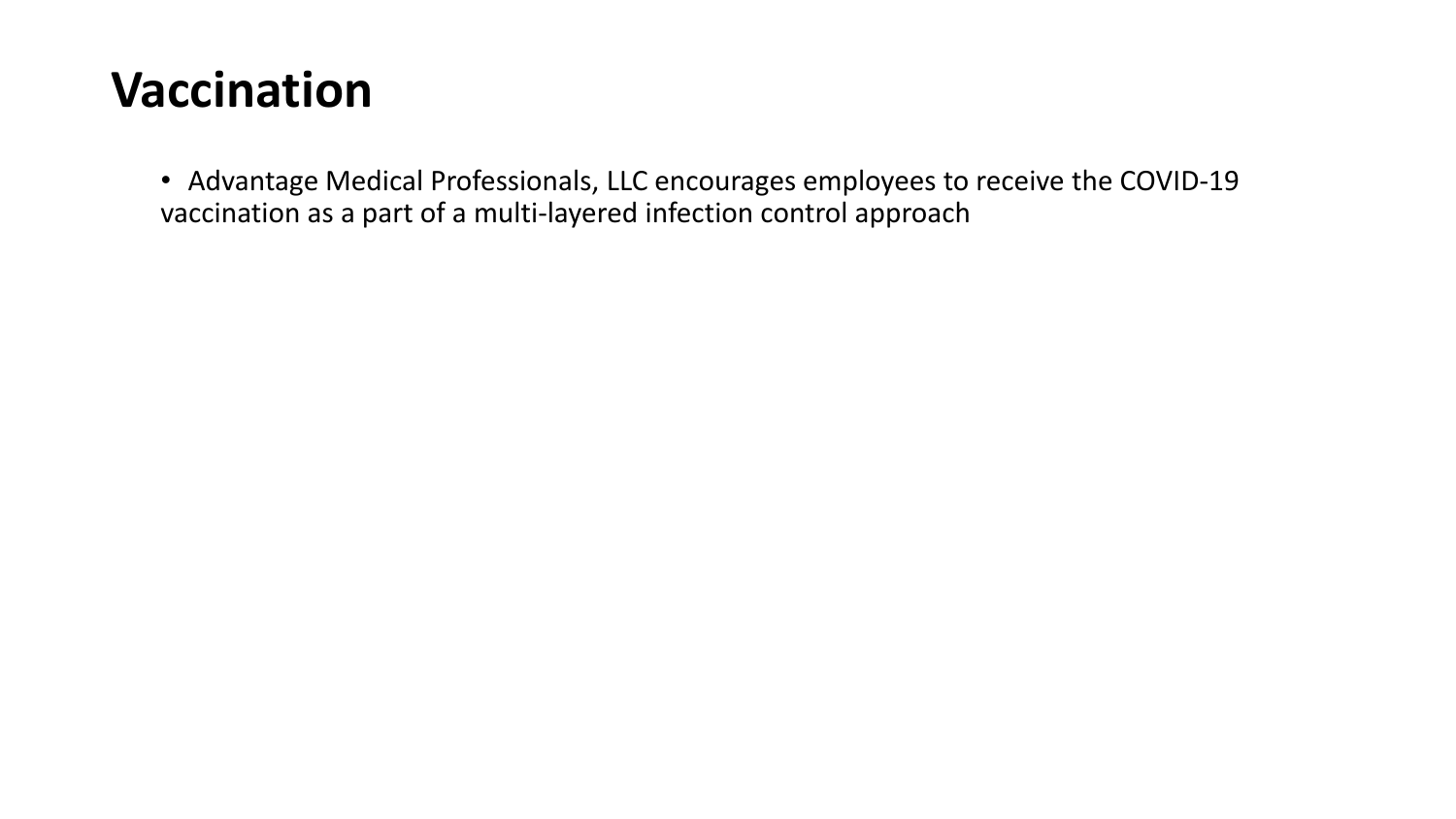# **Additional Training & How to Obtain More Information**

- **Employees must receive additional training whenever:** 
	- Changes occur that affect the employee's risk of contracting COVID-19 at work (e.g., new job tasks, etc.)
	- Policies or procedures are changed
	- There is an indication that the employee has not retained the necessary understanding or skill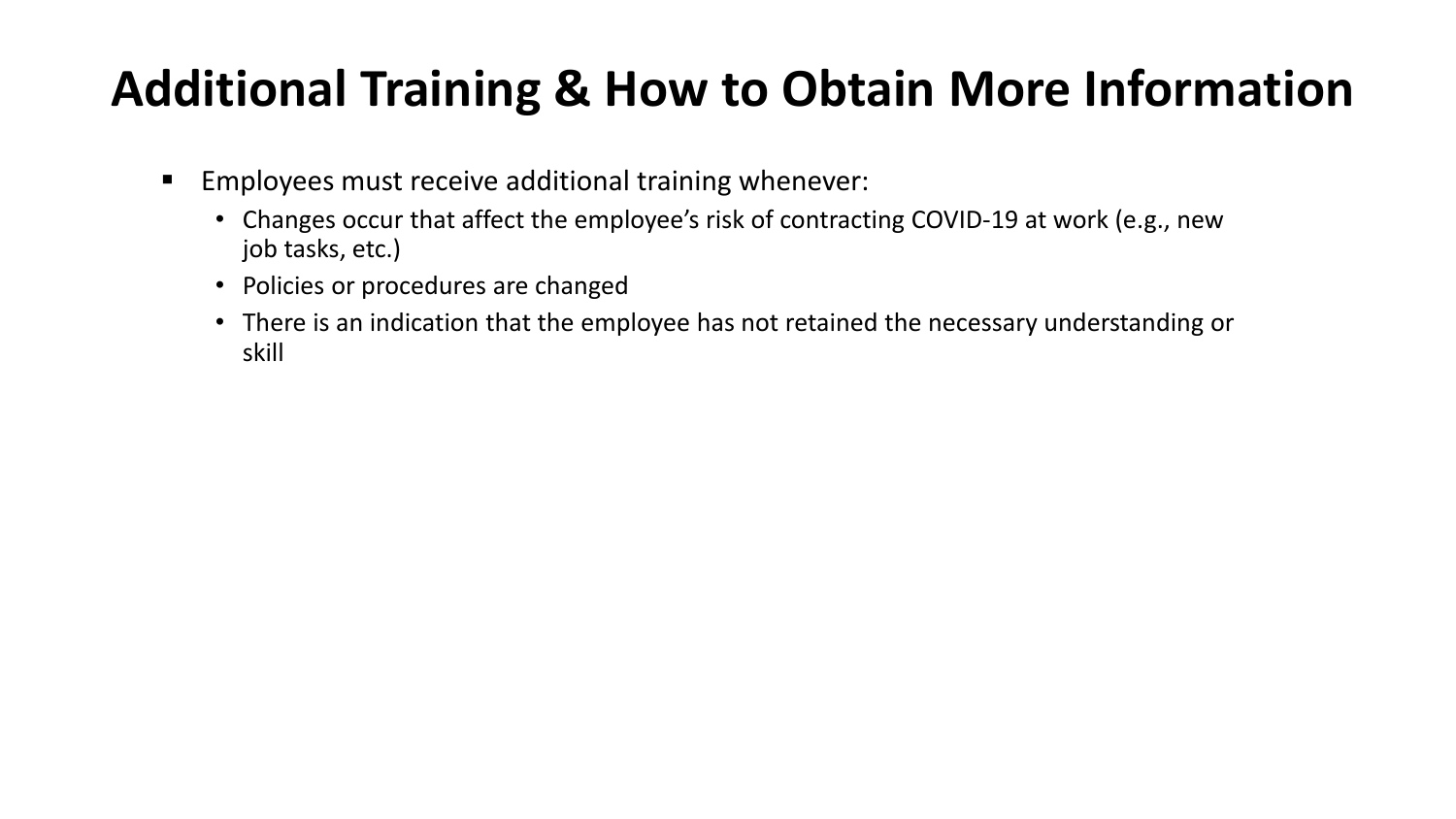# **COVID-19 Plan Safety Coordinator(s)**

- The ETS requires the designation of a COVID-19 Plan Safety Coordinator, who must:
	- Implement the COVID-19 plan
	- Monitor the effectiveness of COVID-19 plan
	- Be knowledgeable in infection control principles and practices as they apply to the workplace and employee job operations
	- Ensure compliance with all aspects of the COVID-19 plan

#### **Advantage Medical Professionals COVID-19 Plan Safety Coordinator(s)**

**Name(s):** Tori Chenevert & Angela Totora

**Email(s):** [tori@ampstaffing.com](mailto:tori@ampstaffing.com) & [angela@ampstaffing.com](mailto:angela@ampstaffing.com)

**Phone:** 504-883-8729 & 504-883-8711